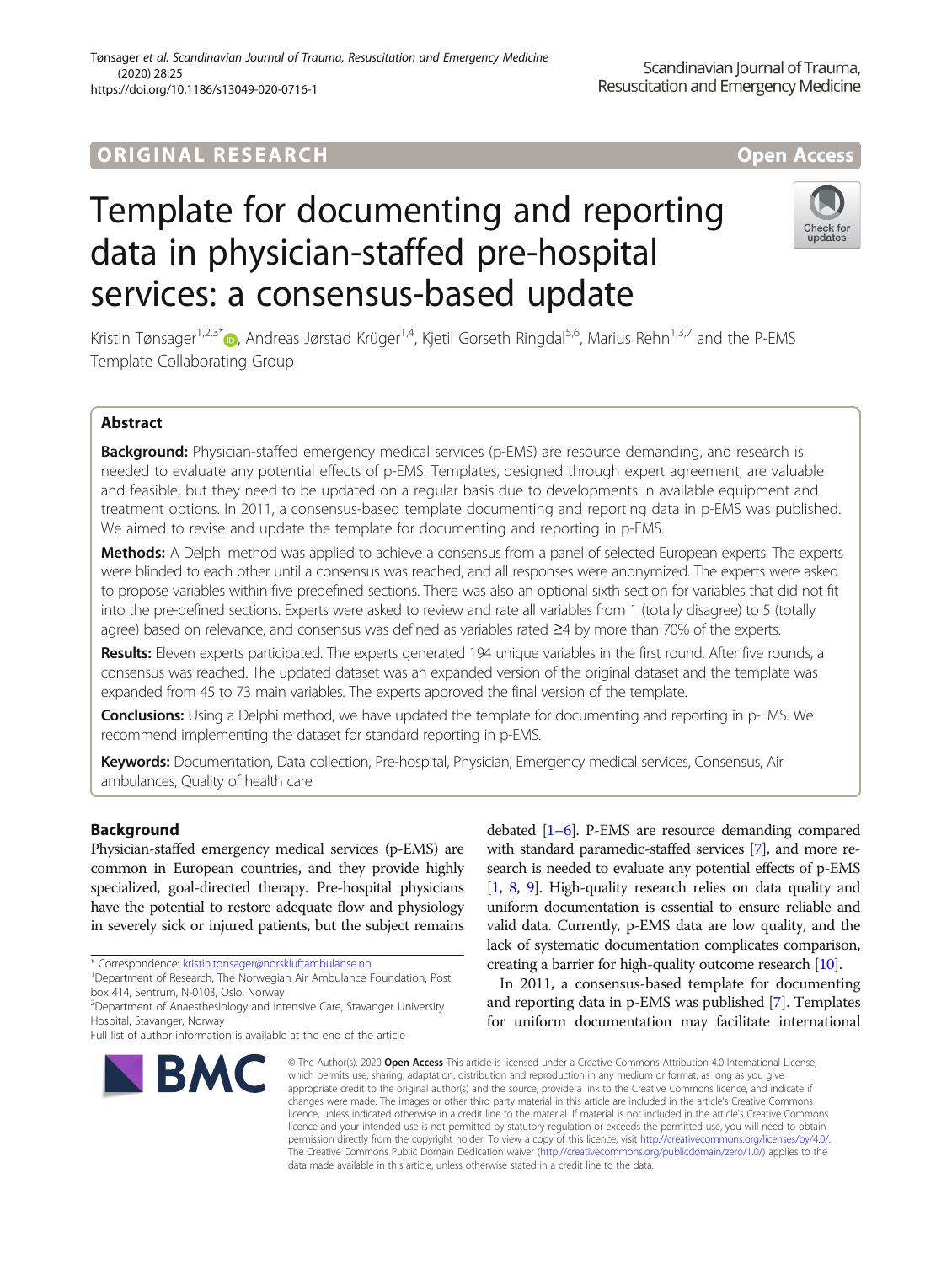multi-centre studies, thereby increasing the quality of evidence [[11](#page-26-0)]. Such templates, designed through expert agreement, are valuable and feasible, but they need to be updated on a regular basis due to developments in available equipment and treatment options [\[12](#page-27-0)–[15](#page-27-0)]. The p-EMS template has been incorporated for daily use in Finland, but it has not yet been implemented in other European countries. A recent study concluded that the published template is feasible for use in p-EMS and that a large amount of data may be captured, facilitating collaborative research [\[16\]](#page-27-0). However, the feasibility study revealed areas for improvement of the template. To make the template even more relevant, further revisions should be made.

The aim of this study was to revise and update the template for documenting and reporting in p-EMS through expert consensus [\[7](#page-26-0)] using the Delphi method.

#### Methods

#### The experts

No exact criterion exists concerning selection of participants for a Delphi study.

Many European countries share similarities with regards to infrastructure, socio-political system and health care services, favouring research collaboration [[17\]](#page-27-0). Representatives from European p-EMS were invited to join an expert panel using the same inclusion criteria as the original template:

- 1. Clinical experience by working in p-EMS to ensure personal insight into the operative and medical characteristics of advanced pre-hospital care.
- 2. Scientific and/or substantial leadership responsibilities in pre-hospital care to ensure competency in research methods and governance of pre-hospital emergency systems.
- 3. Ability to communicate in English.

The experts were identified via the European Prehospital Research Alliance (EUPHOREA) network. The EUPHOREA network consists of representatives from p-EMS throughout central Europe, UK and Scandinavia. Experts were invited via e-mail. Non-responders were reminded via e-mail. For all rounds non-responders were reminded twice per e-mail.

## The Delphi method

A Delphi technique was applied to achieve a consensus from a panel of selected experts interacting via e-mail. No physical meetings were held. A research coordinator interacted with the participants, administered questionnaires and collected the responses until a consensus was reached. The experts were blinded to each other until an agreement was reached. All responses were anonymized. The Delphi process ran from Feb. 19 to Oct. 1, 2019. The final dataset was approved by all experts.

#### Objectives for each round of the Delphi process

The experts were asked to propose variables within each of five predefined sections:

## 1. Fixed system variables

Variables describing how the p-EMS is organized, competence in the p-EMS team and its operational capacities (e.g., dispatch criteria, population, mission case-mix and equipment utilized by the services). These data do not change between missions and are considered fixed.

# 2. Event operational descriptors

Variables documenting the mission context (e.g., data on logistics, type of dispatch, time variables and mission type).

## 3. Patient descriptors

Variables documenting patient state (e.g., age, gender, comorbidity, patient physiology and medical complaint).

#### 4. Process mapping variables

Variables documenting diagnostic and therapeutic procedures (e.g., monitoring, medication, airway devices used, etc.) performed during the period of p-EMS care.

5. Outcome and quality indicators Variables describing patient outcome and quality.

There was also an optional sixth section for proposals of variables that did not fit into one of the pre-defined sections.

#### Round I

Each expert suggested 10 variables considered to be most important for routine documentation in p-EMS within each of the five predefined sections.

## Round II

The results from the first round were structured in a worksheet (Excel for Mac, version 16.31, 2019 Microsoft). Duplicate suggestions were removed before the variables were returned to the experts. Variables from the original template were included if not suggested by the experts. Experts were asked to review and rate all variables from 1 (totally disagree) to 5 (totally agree) based on relevance.

# Round III

Variables rated ≥4 by more than 70% of the experts were included in the template draft and presented to the experts [\[18,](#page-27-0) [19\]](#page-27-0). In addition, the experts received a number of questions pertaining to the wording of questions,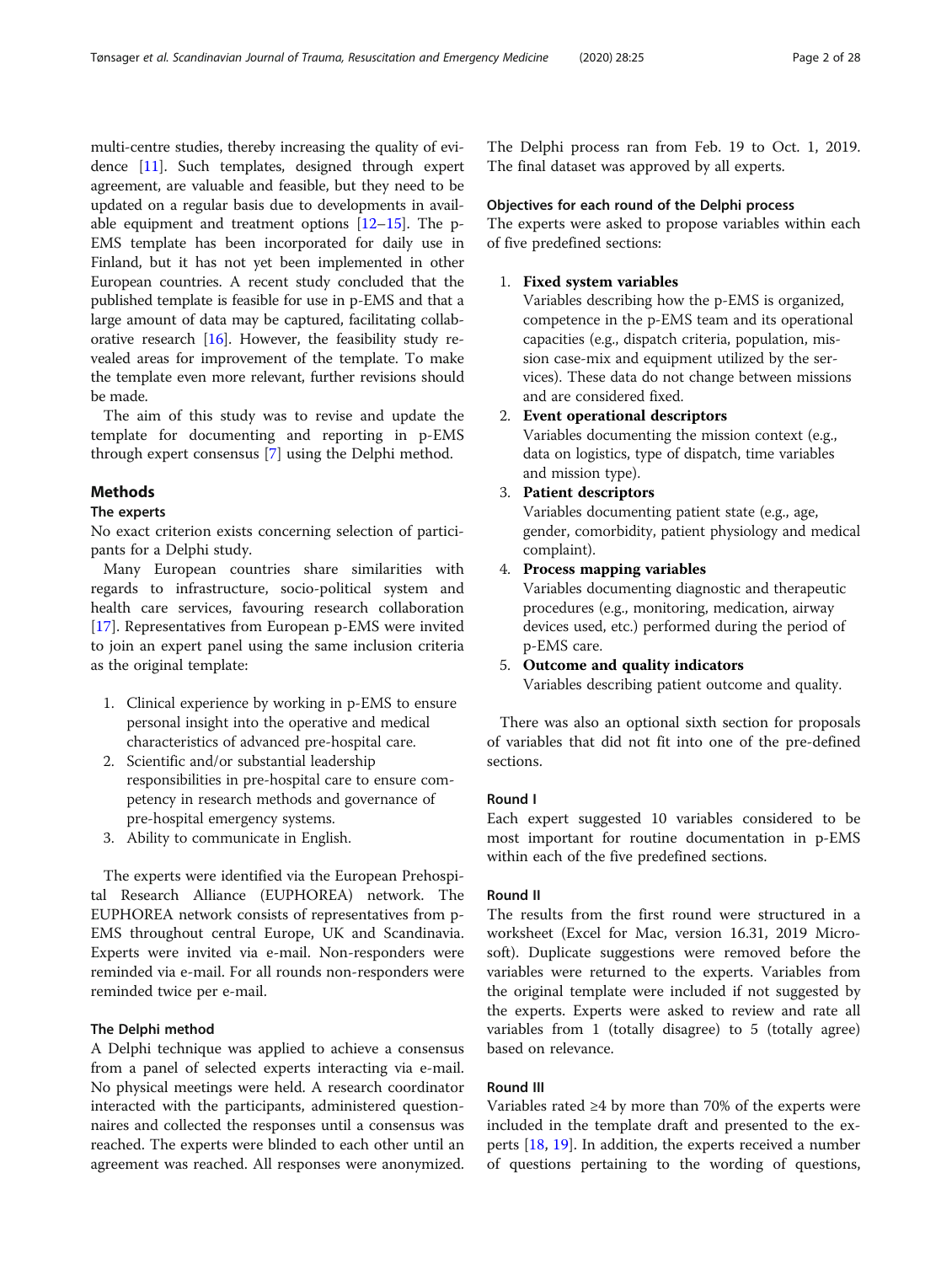consent to delete some questions because of overlap, relevance of alternatives under a main question, and whether there should be a free-text field for addressing key lessons. Furthermore, they were instructed to provide comments and grade the variables as either compulsory or optional. Later, the experts were asked to suggest the frequency of variable reporting (for each mission, monthly or annually). Variables rated  $\geq 4$  by less than 50% of the experts were excluded. Variables rated ≥4 by more than 50% of the experts were summarized and rerated by the experts. If more than 70% of the experts rated a variable ≥4 in this second round, the variable was included in the final template.

#### Round IV

After summarizing the feedback from round III, the list of variables achieving consensus, accompanying comments, and further questions were distributed to the experts. All variables were numbered. This round provided an opportunity for the experts to revise their judgements and combine similar variables.

# Round V

Feedback from round IV was summarized into a final version of the template and sent to the experts to elicit any objections and/or to give final approval of the template for routine reporting in p-EMS.

The study was drafted according to the Standards for Reporting Qualitative Research (SRQR) [\[20\]](#page-27-0).

# Results

#### The experts

Thirty experts were invited to join the consensus process and 15 agreed to participate. Eleven experts responded in the first Delphi round, ten responded in the second round and nine responded in the last three rounds.

# Round I

The experts suggested 194 unique variables in the first round (Fig. [1\)](#page-3-0). All variables from the original template were among the suggested variables.

## Round II

The experts rated the variables suggested in round I from 1 (totally disagree) to 5 (totally agree) based on relevance. A total of 68 main variables (24 fixed system variables, 10 event operational descriptors, 15 patient descriptors, 10 process mapping variables, 9 outcome and quality indicators and no other variables) were rated  $\geq 4$ by more than 70% of the experts and included in the preliminary template. Thirty-five main variables and 32 sub-variables were rated  $<$  4 by 50–70% of the experts. Ninety-one variables were rated ≥4 by less than 50% of the experts and were excluded.

# Round III

The preliminary template was presented to the experts. Additionally, the experts rated the 35 main variables and 32 sub-variables that were initially rated ≥4 by 50–70% once more. Five more main variables and 9 sub-variables were included after this second rating. In total, 73 main variables were included (Fig. [2\)](#page-4-0). The experts agreed that all fixed system variables should be reported annually while all event operational descriptors, patient descriptors, process mapping variables and outcome and quality indicators should be reported after each mission.

#### Round IV

The included variables were presented to the experts. After feedback from the experts the wording of variables 1.23.6 and 3.5.6. were changed from "Chest pain, excluding MI" to "Chest pain, MI not confirmed". Variable 3.8.4. "Systolic blood pressure (SBP) not recordable" and 3.10.4. "SpO2 not recordable" were added. Variables 3.13.1. and 3.13.2. were changed to record the VAS score instead of pain as none, moderate or severe and variable 4.6.17. was changed from "Resuscitative endovascular balloon occlusion of the aorta (REBOA)" to "Endovascular Resuscitation (EVR)".

# Round V

The experts approved the final version of the template (Table [1,](#page-5-0) [2,](#page-9-0) [3,](#page-14-0) [4](#page-18-0) and [5\)](#page-23-0).

#### **Discussion**

# Main findings

Using Delphi methodology, we have updated a template for standard documentation in p-EMS. The new dataset includes new data variables and the template was expanded from 45 to 73 main variables.

#### Fixed system variables

Throughout the world, there are large differences between p-EMS [\[21](#page-27-0)–[23\]](#page-27-0), and fixed system variables are important to analyse any influence of system factors and compare systems [\[11](#page-26-0), [24](#page-27-0)]. The experts suggested reporting all fixed system variables annually. Furthermore, the experts chose to include two variables related to quality. The reason for including these data in this section is that they describe the quality of the system rather than the quality delivered during each mission.

#### Event operational descriptors

There is no consensus in the literature on how to report mission times [\[15](#page-27-0), [25,](#page-27-0) [26](#page-27-0)] and the experts had several suggestions, i.e., exact times (hh:mm), time intervals (dispatch time, on-scene time, etc.) and time reported as year/month/day/hour of event. Response time (time from unit is dispatched to at patient side), on-scene time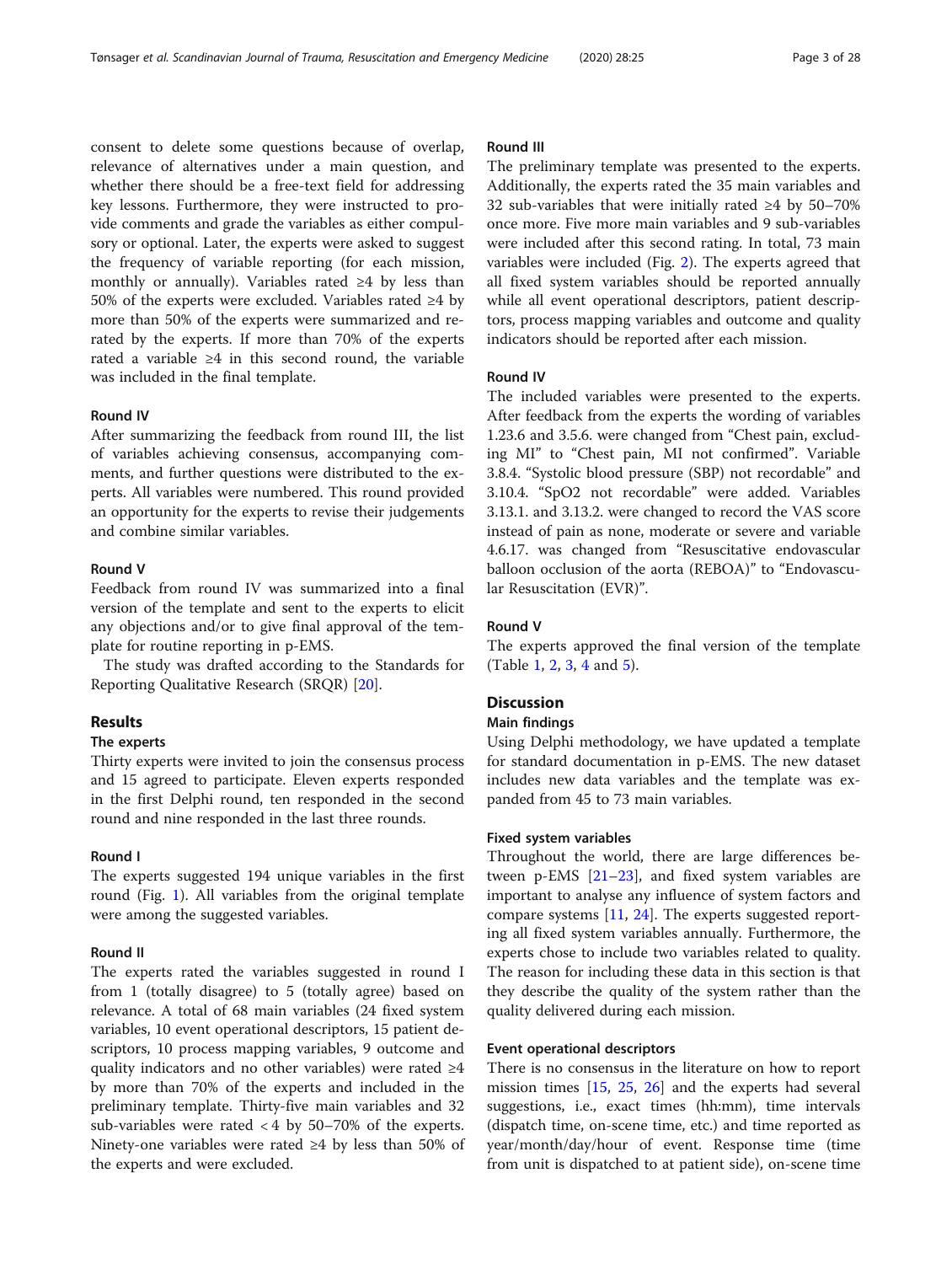<span id="page-3-0"></span>Tønsager et al. Scandinavian Journal of Trauma, Resuscitation and Emergency Medicine (2020) 28:25 Page 4 of 28



and transport time (from patient leaving the scene to arrival at the hospital) and time from alarm to arrival at the hospital are all reported in various templates. We argue that by reporting exact times, all desired time intervals can easily be calculated; therefore, exact times should be documented.

The time of the event is usually not possible to accurately identify. In trauma, the time of the event will be distinct, but for other diagnoses a clearly defined start time is often missing. The time when a call is received at the emergency medical communication centre (EMCC) is a distinct time that is easy to document, substituting for the time of the event. This was also emphasized by the experts.

P-EMS differ in service profile, and documenting dispatch type is important for benchmarking. Some services are dispatched to all types of emergency missions, whereas others are dispatched to specific types, e.g., trauma. Some services have an extensive workload due

to consultation responsibilities and medical direction for ordinary EMS. This may affect availability if work hours are restricted.

#### Patient descriptors.

Comorbidity is an important risk adjustment measure, but there is no consensus on comorbidity reporting. The original template for reporting in p-EMS used the American Society of Anesthesiologists Physical Status (ASA-PS) scale in a dichotomized form. However, using full ASA-PS scale has been found to be feasible in p-EMS [\[27](#page-27-0)], and it is recommended by the experts.

Reporting the present medical problem is crucial for benchmarking. P-EMS have traditionally reported symptoms, but point-of-care diagnostical options are increasingly available, allowing more precise pre-hospital diagnoses [\[28](#page-27-0)–[30\]](#page-27-0).

The experts recommended reporting physiological data at two different time points: at arrival of the p-EMS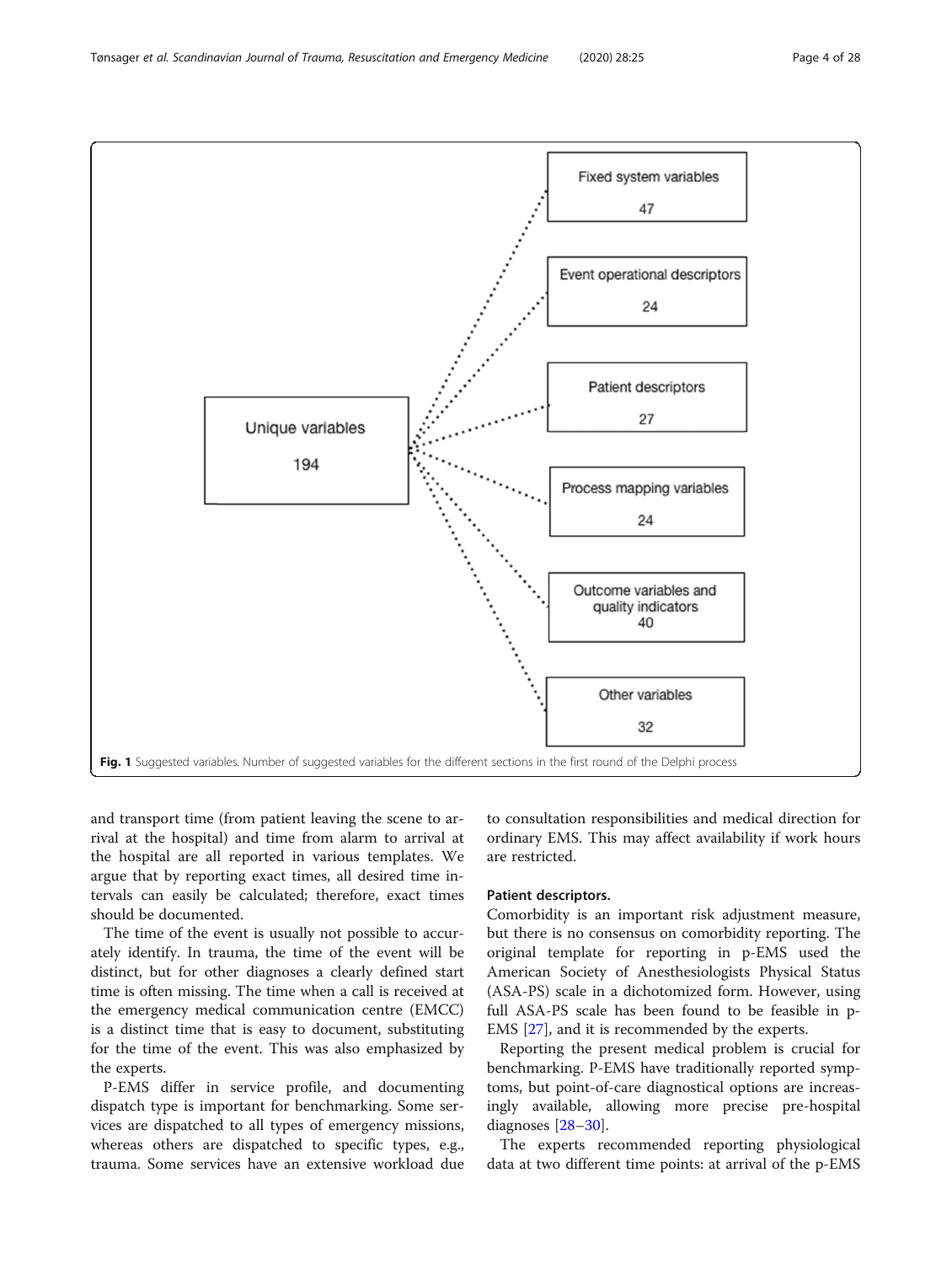<span id="page-4-0"></span>Tønsager et al. Scandinavian Journal of Trauma, Resuscitation and Emergency Medicine (2020) 28:25 Page 5 of 28



and at hand-over or the end of patient care. This corresponds with the original template. Reporting data at two different time points allows for monitoring changes in the patient state and may serve as a surrogate measure for p-EMS performance [[31\]](#page-27-0). For SBP and SpO2, the experts also suggest reporting the lowest value measured. Hypotension is an independent predictor of mortality for traumatic brain injury (TBI) patients [\[32\]](#page-27-0), and reporting the lowest SBP value will capture hypotensive episodes. Further, automated data capture from monitors are increasingly available, enabling continuous measurement of physiological variables. Continuous reporting may capture dynamic changes in patient state, thereby increasing the precision of p-EMS research.

Pain is frequent in the p-EMS patient population, and pain relief is considered good clinical practice [\[33\]](#page-27-0). The original template used a three-part scale for reporting pain while the expert group of the revised template suggest reporting pain according to the Visual Analogue Scale (VAS) [\[34](#page-27-0)].

# Process mapping variables

The resulting physiological effects of p-EMS treatment and its relation to outcome remains largely unknown in pre-hospital critical care. Such changes in physiology have earlier been difficult to capture but doing so is now more feasible due to technological developments. The experts emphasized this, and as such an expansion of the process mapping section was suggested.

### Mission outcome and quality indicators

To date, there is no agreement on standard quality indicators in p-EMS but Haugland et al. recently developed a set of quality indicators for p-EMS [\[35](#page-27-0)]. Several of these indicators are documented in the revised template but under various sections. Additionally, the experts suggested several other contextspecific quality variables related to the individual patient, but these are yet to be validated.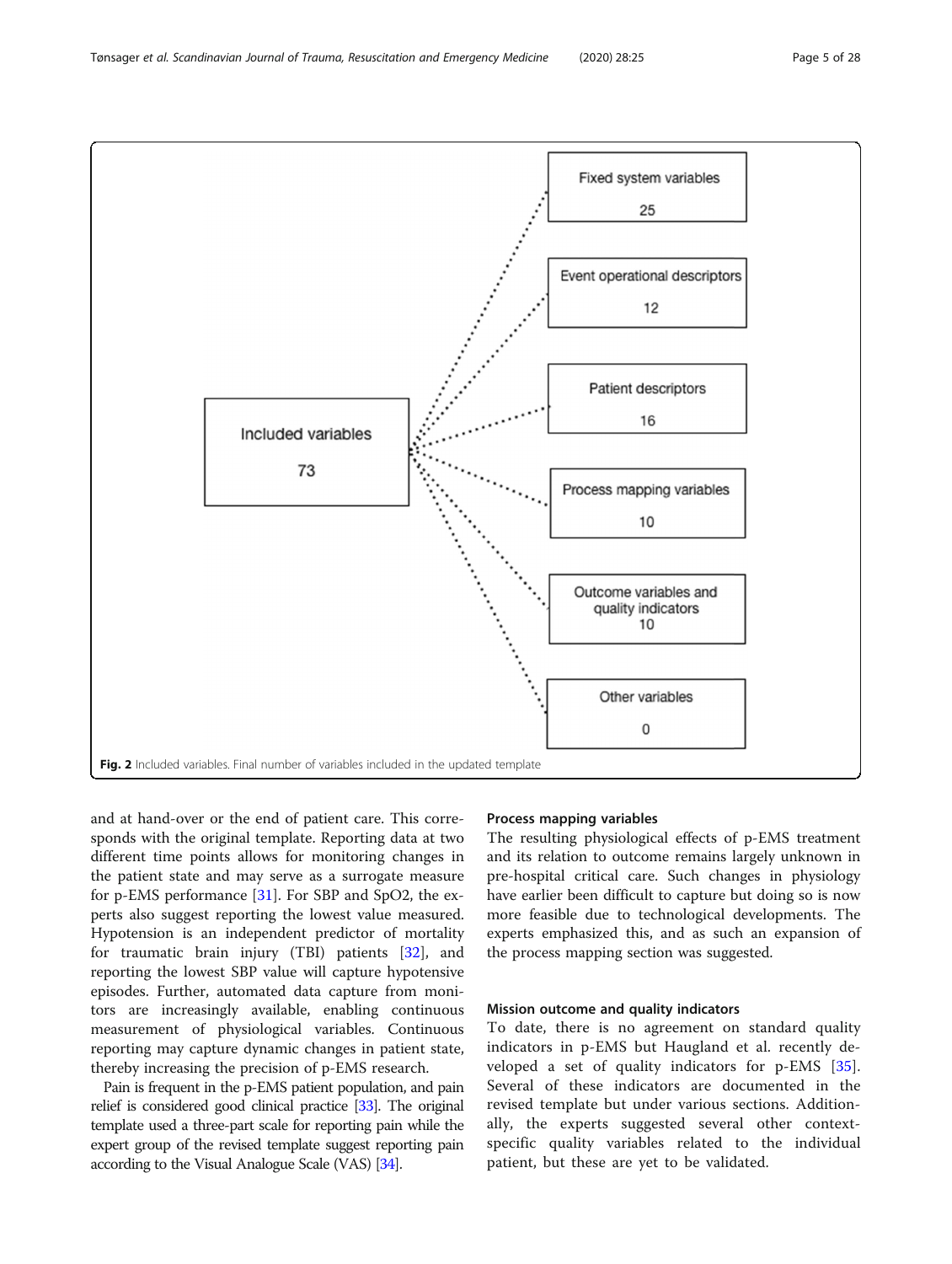<span id="page-5-0"></span>

|                            | Table 1 Fixed system variables                                |                 |                                       |                                              |                          |                                                                                       |                                                |
|----------------------------|---------------------------------------------------------------|-----------------|---------------------------------------|----------------------------------------------|--------------------------|---------------------------------------------------------------------------------------|------------------------------------------------|
| variable<br>number<br>Data | Main data variable name                                       | Type of<br>data | Data variable categories<br>or values | sub-categories<br>Data variable<br>or values | Type                     | Definition of data variable                                                           | variable be<br>How often<br>reported<br>should |
|                            | 1. Fixed system variables                                     |                 |                                       |                                              |                          |                                                                                       |                                                |
| É                          | Specialty of physicians                                       | Categorical     | 1.1.1 Anaesthesiology                 |                                              | Check<br>50 <sub>0</sub> | Specialty of physicians working in the service on a<br>regular basis                  | Annual                                         |
|                            |                                                               |                 | 1.1.2 Emergency<br>medicine           |                                              |                          |                                                                                       |                                                |
|                            |                                                               |                 | 1.1.3 Intensive care                  |                                              |                          |                                                                                       |                                                |
|                            |                                                               |                 | 1.1.4 Surgery                         |                                              |                          |                                                                                       |                                                |
|                            |                                                               |                 | 1.1.5 Internal medicine               |                                              |                          |                                                                                       |                                                |
|                            |                                                               |                 | 1.1.6 Other                           |                                              |                          |                                                                                       |                                                |
| <u>12</u> .                | Training level of physicians                                  | Categorical     | 1.2.1 Trainee/registran               |                                              | Check<br>60 <sub>o</sub> |                                                                                       | Annual                                         |
|                            |                                                               |                 | 1.2.2 Specialist                      |                                              |                          |                                                                                       |                                                |
| $\frac{3}{2}$              | Composition of team                                           | Categorical     | 1.3.1 Nurse                           |                                              | Check<br>box             | Qualification of non-p-EMS personnel accompany-<br>ing the physician during mission   | Annual                                         |
|                            |                                                               |                 | 1.3.2. Paramedic                      |                                              |                          | As defined by each national service                                                   |                                                |
|                            |                                                               |                 | 1.3.3. EMS-technician                 |                                              |                          | As defined by each national service                                                   |                                                |
|                            |                                                               |                 | 1.3.4. Other                          |                                              |                          |                                                                                       |                                                |
| 14                         | Catchment population                                          | Continuous      |                                       |                                              | Number                   | Number of citizens in the area covered by the<br>service on a regular basis           | Annual                                         |
| 1.5                        | Catchment area                                                | Continuous      | 1.5.1. Square km                      |                                              | Number                   | Area in which the service is planned to operate on<br>a regular basis, square km      | Annual                                         |
|                            |                                                               | Categorical     | 1.5.2. Type                           | 1.5.2.1. Urban                               | Check<br>box             | Type of area where service operate on a regular<br>basis (as defined by each service) |                                                |
|                            |                                                               |                 |                                       | 1.5.2.2. Rural                               |                          |                                                                                       |                                                |
| $\frac{6}{1}$              | Does the service conduct primary missions?                    | Categorical     | 1.6.1. Yes                            |                                              | <b>Bullet</b><br>list    | On-scene missions                                                                     | Annual                                         |
|                            |                                                               |                 | 1.6.2. No                             |                                              |                          |                                                                                       |                                                |
| 1.7.                       | Does the service conduct inter-hospital transfer<br>missions? | Categorical     | 1.7.1. Yes                            |                                              | <b>Bullet</b><br>list    | Patient transfers between different hospitals or<br>facilities                        | Annual                                         |
|                            |                                                               |                 | 1.7.2. No                             |                                              |                          |                                                                                       |                                                |
| $\ddot{a}$                 | Number of consultations only (advice) per year                | Continuous      |                                       |                                              | Number                   | Physician is consulted by EMS or other professionals<br>(give advice)                 | Annual                                         |
| 1.9                        | Number of primary missions per year                           | Continuous      |                                       |                                              | Number                   | Missions where physician is on-scene. Total number<br>for the service                 | Annual                                         |
| 1.10.                      | Number of inter-hospital transfer missions per year           | Continuous      |                                       |                                              | Number                   | Inter-hospital or interfacility transfer. Total number                                | Annual                                         |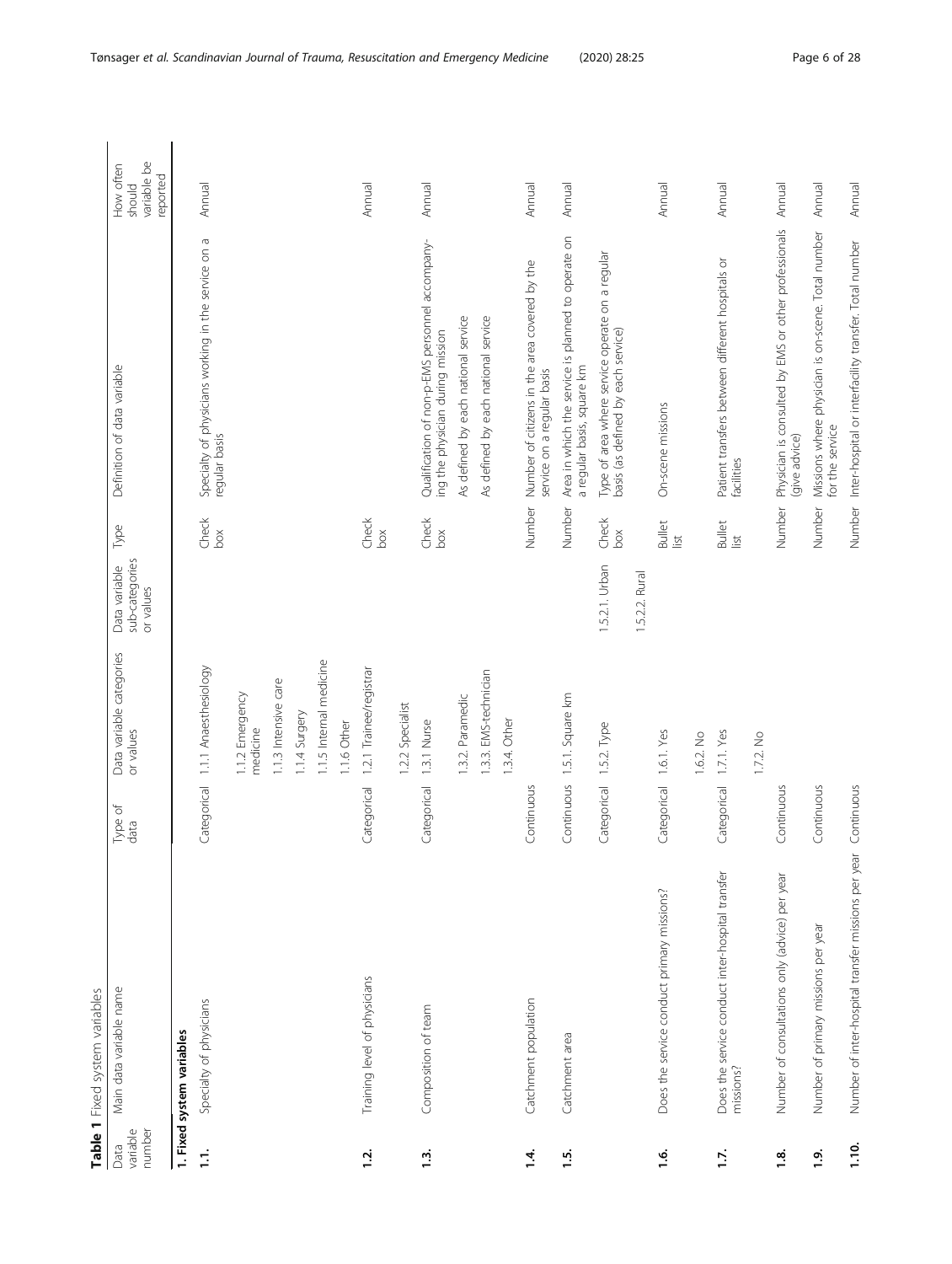|                            | Table 1 Fixed system variables (Continued)                        |                 |                                                        |                                              |                          |                                                                                                                                                   |                                                |
|----------------------------|-------------------------------------------------------------------|-----------------|--------------------------------------------------------|----------------------------------------------|--------------------------|---------------------------------------------------------------------------------------------------------------------------------------------------|------------------------------------------------|
| variable<br>number<br>Data | Main data variable name                                           | Type of<br>data | Data variable categories<br>or values                  | sub-categories<br>Data variable<br>or values | Type                     | Definition of data variable                                                                                                                       | variable be<br>How often<br>reported<br>should |
|                            |                                                                   |                 |                                                        |                                              |                          | for the service                                                                                                                                   |                                                |
| $\frac{1}{2}$              | Number of cancelled missions per year                             | Continuous      |                                                        |                                              | Number                   | Any mission where p-EMS is alarmed but not able<br>to respond or must interrupt mission                                                           | Annual                                         |
| $\frac{1}{2}$              | Number of events per year per physician                           | Continuous      |                                                        |                                              | Number                   | The average number of missions per individual<br>physician per year                                                                               | Annual                                         |
| $\frac{3}{1}$              | Number of events for p-EMS unit/100,000 inhabi-<br>tants per year | Continuous      |                                                        |                                              | Number                   |                                                                                                                                                   | Annual                                         |
| 114.                       | Number of EMS events/100,000 inhabitants per<br>year              | Continuous      |                                                        |                                              | Number                   | Number of events for the whole EMS system,<br>including p-EMS                                                                                     | Annual                                         |
| $\frac{15}{1}$             | Number of p-EMS units,<br>100,000 inhabitants                     | Continuous      |                                                        |                                              | Number                   |                                                                                                                                                   | Annual                                         |
| $\frac{6}{1}$              | Number of p-EMS units/km2                                         | Continuous      |                                                        |                                              | Number                   | Area in which the service operates on a regular<br>basis                                                                                          | Annual                                         |
| 1.17.                      | Available vehicles in service                                     | Categorical     |                                                        |                                              | Check<br>60 <sup>2</sup> | Available vehicles on a regular basis for p-EMS                                                                                                   | Annual                                         |
|                            |                                                                   |                 | 1.17.1. Rapid response car                             |                                              |                          | Regular car, no stretcher                                                                                                                         |                                                |
|                            |                                                                   |                 | ambulance staffed with<br>1.17.2. Regular<br>physician |                                              |                          | Car with stretcher. Physician is attending on a<br>regular basis                                                                                  |                                                |
|                            |                                                                   |                 | 1.17.3. Rotor Wing                                     |                                              |                          |                                                                                                                                                   |                                                |
|                            |                                                                   |                 | 1.17.4. Fixed Wing                                     |                                              |                          |                                                                                                                                                   |                                                |
|                            |                                                                   |                 | 1.17.5. Boat staffed with<br>physician                 |                                              |                          | Physician is attending on a regular basis                                                                                                         |                                                |
|                            |                                                                   |                 | 1.17.6. Other                                          |                                              |                          |                                                                                                                                                   |                                                |
| $1.18$ .                   | Operating hours                                                   | Categorical     | 1.18.1. Daytime                                        |                                              | <b>Bullet</b><br>list    | Regular working hours, e.g., 08-16, as defined by<br>each service                                                                                 | Annual                                         |
|                            |                                                                   |                 | 1.18.2. Daylight only                                  |                                              |                          | Service operates only in daylight (different opening<br>hours during the year due to seasonal variations).<br>Daylight as defined by each service |                                                |
|                            |                                                                   |                 | 1.18.3. 24/7 (full-time<br>service)                    |                                              |                          | Service operates during the day and night                                                                                                         |                                                |
|                            |                                                                   |                 | 1.18.4. Other                                          |                                              |                          |                                                                                                                                                   |                                                |
| 1.19.                      | Activation criteria                                               | Categorical     | 1.19.1. Criteria based                                 |                                              | Check<br>50 <sub>X</sub> | P-EMS activated in accordance with a pre-defined<br>set of activation criteria used by EMCC                                                       | Annual                                         |
|                            |                                                                   |                 | 1.19.2. Consultation with<br>physician                 |                                              |                          | Physician-staffed unit activated only after<br>consultation with an on-call physician                                                             |                                                |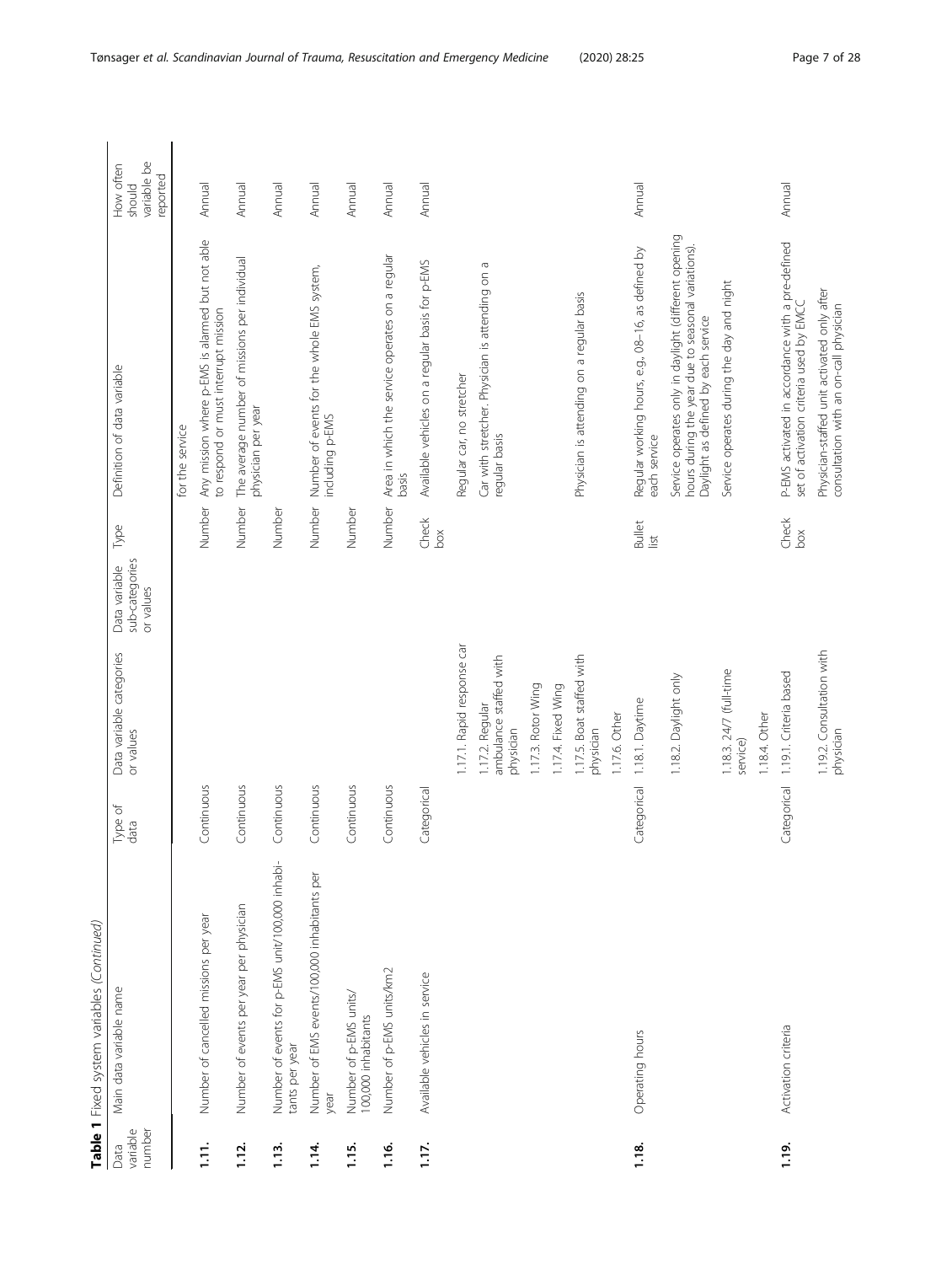|                            | Table 1 Fixed system variables (Continued)                                                                                            |                 |                                                                         |                                                      |                                                                                               |                                                |
|----------------------------|---------------------------------------------------------------------------------------------------------------------------------------|-----------------|-------------------------------------------------------------------------|------------------------------------------------------|-----------------------------------------------------------------------------------------------|------------------------------------------------|
| variable<br>number<br>Data | Main data variable name                                                                                                               | Type of<br>data | Data variable categories<br>or values                                   | Type<br>sub-categories<br>Data variable<br>or values | Definition of data variable                                                                   | variable be<br>How often<br>reported<br>should |
|                            |                                                                                                                                       |                 | 1.19.3. Individual                                                      |                                                      | No predefined criteria for activation of p-EMS                                                |                                                |
| 1.20.                      | Dispatch system                                                                                                                       | Categorical     | 1.20.1. Integrated EMCC                                                 | Check<br>box                                         | Integrated EMCC includes dispatch centres<br>coordinating all levels of pre-hospital services | Annual                                         |
|                            |                                                                                                                                       |                 | 1.20.2. Special EMCC                                                    |                                                      | Special EMCC includes centres only responsible for<br>p-EMS units                             |                                                |
|                            |                                                                                                                                       |                 | 1.20.3. Other                                                           |                                                      |                                                                                               |                                                |
| 1.21.                      | Advanced equipment carried by service                                                                                                 | Categorical     | 1.21.1. Blood products                                                  | Check<br>box                                         | Advanced equipment available on a regular basis to<br>service                                 | Annual                                         |
|                            |                                                                                                                                       |                 | 1.21.2. Mechanical chest<br>compression device                          |                                                      |                                                                                               |                                                |
|                            |                                                                                                                                       |                 | 1.21.3. Ultrasound                                                      |                                                      |                                                                                               |                                                |
|                            |                                                                                                                                       |                 | 1.21.4. Advanced drugs                                                  |                                                      | Drugs not available to regular EMS in the individual<br>system                                |                                                |
|                            |                                                                                                                                       |                 | management equipment<br>1.21.5. Additional airway<br>(e.g., videoscope) |                                                      | equipment beyond the scope of regular EMS<br>Airway management                                |                                                |
|                            |                                                                                                                                       |                 | procedures supported<br>1.21.6. Surgical                                |                                                      | Service carries equipment for predefined surgical<br>procedures                               |                                                |
| 1.22.                      | adverse events, critical incidents and educational<br>Does a system for registration and reviewing of<br>events in the service exist? | Categorical     | 1.22.1. Yes                                                             | <b>Bullet</b><br>$\frac{1}{2}$                       |                                                                                               | Annual                                         |
|                            |                                                                                                                                       |                 | 1.22.2 No                                                               |                                                      |                                                                                               |                                                |
| 1.23.                      | Categorization of events/case mix                                                                                                     | Categorical     | 1.23.1. Cardiac arrest<br>medical aetiology                             | Check<br>box                                         | Mission types the service responds to                                                         | Annual                                         |
|                            |                                                                                                                                       |                 | 1.23.2. Cardiac arrest<br>traumatic aetiology                           |                                                      |                                                                                               |                                                |
|                            |                                                                                                                                       |                 | 1.23.3. Trauma                                                          |                                                      |                                                                                               |                                                |
|                            |                                                                                                                                       |                 | 1.23.4. Breathing<br>difficulties                                       |                                                      |                                                                                               |                                                |
|                            |                                                                                                                                       |                 | 1.23.5. Myocardial<br>infarction (MI)                                   |                                                      | Confirmed by ECG                                                                              |                                                |
|                            |                                                                                                                                       |                 | 1.23.6. Chest pain, MI not<br>confirmed                                 |                                                      |                                                                                               |                                                |
|                            |                                                                                                                                       |                 | 1.23.7. Stroke                                                          |                                                      |                                                                                               |                                                |
|                            |                                                                                                                                       |                 | 1.23.8. Acute neurology<br>excluding stroke                             |                                                      |                                                                                               |                                                |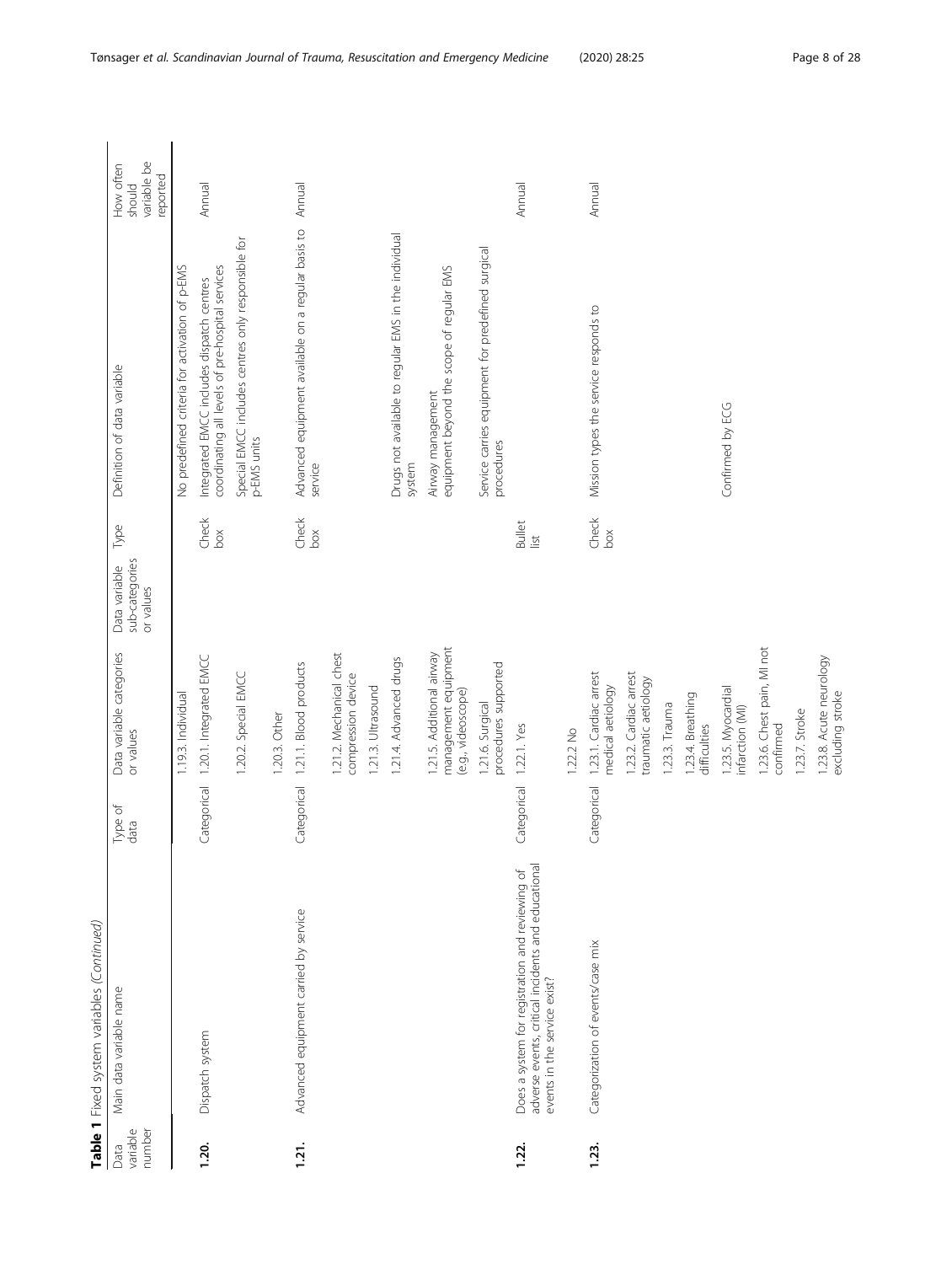|                            | Table 1 Fixed system variables (Continued)                                                                                                                                                                                                                                                                      |                 |                                                             |                                              |        |                                         |                                                |
|----------------------------|-----------------------------------------------------------------------------------------------------------------------------------------------------------------------------------------------------------------------------------------------------------------------------------------------------------------|-----------------|-------------------------------------------------------------|----------------------------------------------|--------|-----------------------------------------|------------------------------------------------|
| variable<br>number<br>Data | Main data variable name                                                                                                                                                                                                                                                                                         | Type of<br>data | Data variable categories<br>or values                       | sub-categories<br>Data variable<br>or values | Type   | Definition of data variable             | variable be<br>How often<br>reported<br>should |
|                            |                                                                                                                                                                                                                                                                                                                 |                 | 1.23.9. Reduced level of<br>consciousness                   |                                              |        |                                         |                                                |
|                            |                                                                                                                                                                                                                                                                                                                 |                 | 1.23.10. Poisoning/<br>Intoxication                         |                                              |        |                                         |                                                |
|                            |                                                                                                                                                                                                                                                                                                                 |                 | 1.23.11. Burns                                              |                                              |        |                                         |                                                |
|                            |                                                                                                                                                                                                                                                                                                                 |                 | 1.23.12. Obstetrics and<br>childbirth                       |                                              |        |                                         |                                                |
|                            |                                                                                                                                                                                                                                                                                                                 |                 | 1.23.13. Infection                                          |                                              |        |                                         |                                                |
|                            |                                                                                                                                                                                                                                                                                                                 |                 | 1.23.14. Anaphylaxis                                        |                                              |        |                                         |                                                |
|                            |                                                                                                                                                                                                                                                                                                                 |                 | 1.23.15. Surgical                                           |                                              |        |                                         |                                                |
|                            |                                                                                                                                                                                                                                                                                                                 |                 | 1.23.16. Asphyxiation                                       |                                              |        |                                         |                                                |
|                            |                                                                                                                                                                                                                                                                                                                 |                 | 1.23.17. Drowning                                           |                                              |        |                                         |                                                |
|                            |                                                                                                                                                                                                                                                                                                                 |                 | excluding poisoning/<br>1.23.18. Psychiatry<br>intoxication |                                              |        |                                         |                                                |
|                            |                                                                                                                                                                                                                                                                                                                 |                 | 1.23.19. All of the above                                   |                                              |        | Service responds to all types of events |                                                |
|                            |                                                                                                                                                                                                                                                                                                                 |                 | 1.23.20. Other                                              |                                              |        |                                         |                                                |
| 1.24.                      | Number of intubations successful on first attempt<br>and without desaturation (DASH1 a intubations)<br>/100 intubations                                                                                                                                                                                         | Continuous      |                                                             |                                              | Number |                                         | Annual                                         |
| 1.25.                      | Number of patients where blood glucose was<br>measured after ROSC/100 ROSC                                                                                                                                                                                                                                      | Continuous      |                                                             |                                              | Number |                                         | Annual                                         |
|                            | EMS- Emergency medical services, p-EMS - Physician-staffed emergency medical services, EMCC - Emergency medical communication centre, MI - Myocardial infarction, ECG – Electrocardiogram, DASH1a - Definitive<br>airway sans hypoxia/hypotension on first attempt,<br>ROSC - Return of spontaneous circulation |                 |                                                             |                                              |        |                                         |                                                |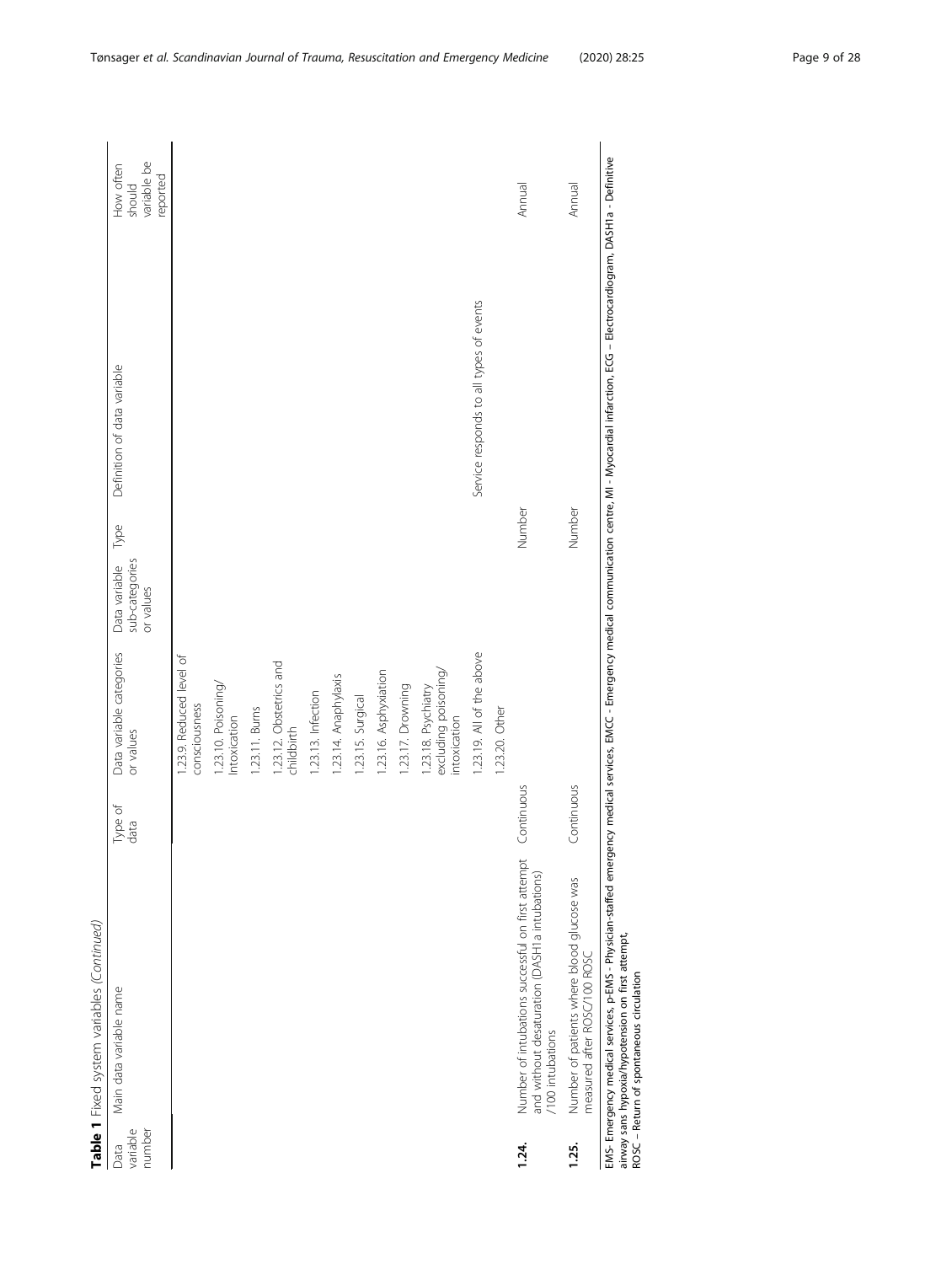<span id="page-9-0"></span>

|                            | Table 2 Event operational descriptors |                 |                                                                                                       |                                           |            |                                                                                                  |                                             |
|----------------------------|---------------------------------------|-----------------|-------------------------------------------------------------------------------------------------------|-------------------------------------------|------------|--------------------------------------------------------------------------------------------------|---------------------------------------------|
| variable<br>number<br>Data | variable name<br>Main data            | Type of<br>data | Data variable categories or values                                                                    | Data variable sub-categories or<br>values | Type       | Definition of data variable                                                                      | should variable<br>be reported<br>How often |
|                            | 2. Event operational descriptors      |                 |                                                                                                       |                                           |            |                                                                                                  |                                             |
| 21.                        | Time points                           | Continuous      |                                                                                                       |                                           |            |                                                                                                  | For each mission                            |
|                            |                                       |                 | 2.1.1. Call received at EMCC                                                                          |                                           | hh:mm      | When the alarm call is answered at the<br>initial EMCC                                           |                                             |
|                            |                                       |                 | 2.1.2. Time of system activation<br>(dispatch time)                                                   |                                           | hh:mm      | When EMCC dispatch p-EMS                                                                         |                                             |
|                            |                                       |                 | 2.1.3. Unit en route/take-off time                                                                    |                                           | hh:mm      | When vehicle starts to move (car or rotor<br>wing/fixed wing)                                    |                                             |
|                            |                                       |                 | scene<br>2.1.4. Unit arrival on                                                                       |                                           | hh:mm      | When vehicle stops at a location as close<br>as possible to the patient                          |                                             |
|                            |                                       |                 | 2.1.5. Time of first physician contact<br>with patient                                                |                                           | hh:mm      | When pre-hospital physician arrives at pa-<br>tient site                                         |                                             |
|                            |                                       |                 | 2.1.6. Time when patient leaves scene                                                                 |                                           | hh:mm      | original location or time of death if dead<br>When patient is transferred from the<br>on scene   |                                             |
|                            |                                       |                 | 2.1.7. Time when patient arrives at<br>hospital (or alternative site if not<br>delivered to hospital) |                                           | hh:mm      | When the patient is formally transferred to<br>receiving medical facility personnel              |                                             |
| 2.2.                       | Date of event                         | Continuous      |                                                                                                       |                                           | dd.mm.yyyy | The date the unit was dispatched                                                                 | For each mission                            |
| 23.                        | mission<br>dispatch<br>Type of        | Categorical     |                                                                                                       |                                           | Check box  |                                                                                                  | For each mission                            |
|                            |                                       |                 | 2.3.1. Primary medical mission                                                                        |                                           |            | Includes all primary missions other than<br>trauma (medical, surgical, paediatric,<br>obstetric) |                                             |
|                            |                                       |                 | 2.3.2. Primary trauma mission                                                                         |                                           |            | Includes all primary trauma missions                                                             |                                             |
|                            |                                       |                 | 2.3.3. Inter-hospital transfer mission                                                                |                                           |            | Inter-hospital or inter-facility mission                                                         |                                             |
|                            |                                       |                 | 2.3.4. SAR mission                                                                                    |                                           |            |                                                                                                  |                                             |
|                            |                                       |                 | response<br>2.3.5. Major incident                                                                     |                                           |            |                                                                                                  |                                             |
|                            |                                       |                 | 2.3.6. Contingency                                                                                    |                                           |            |                                                                                                  |                                             |
|                            |                                       |                 | 2.3.7. Rendezvous with ambulance                                                                      |                                           |            |                                                                                                  |                                             |
|                            |                                       |                 | 2.3.8. Consultation                                                                                   |                                           |            |                                                                                                  |                                             |
|                            |                                       |                 | 2.3.9. Single patient                                                                                 |                                           |            | Only one patient treated by p-EMS during<br>the mission                                          |                                             |
|                            |                                       |                 | 2.3.10. Multiple patients                                                                             |                                           |            | More than one patient treated by p-EMS<br>during the mission                                     |                                             |
|                            |                                       |                 | 2.3.11. Other                                                                                         |                                           |            |                                                                                                  |                                             |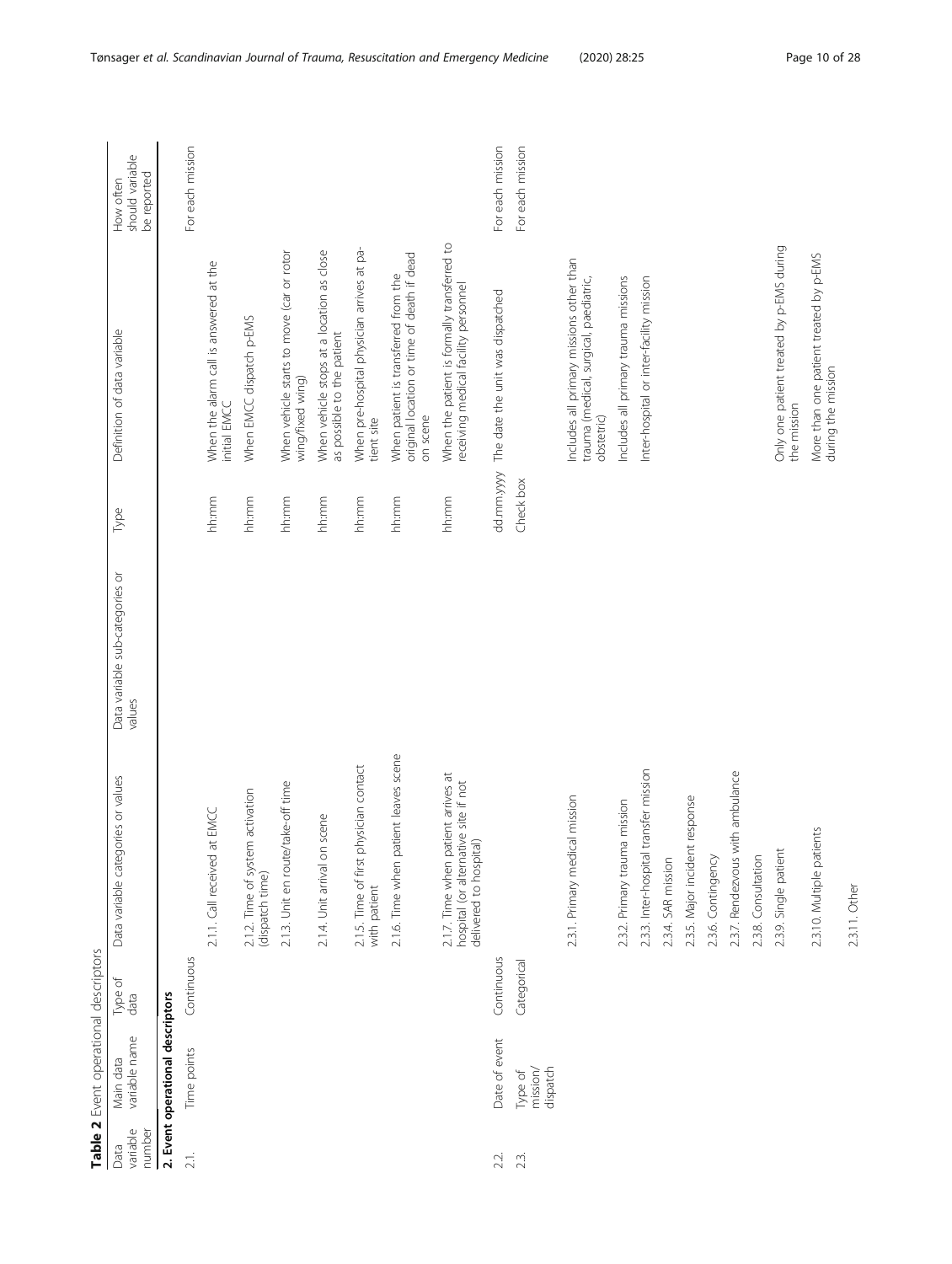|                            | Table 2 Event operational descriptors (Continued) |                 |                                                  |                                                                              |                                                                          |                                             |
|----------------------------|---------------------------------------------------|-----------------|--------------------------------------------------|------------------------------------------------------------------------------|--------------------------------------------------------------------------|---------------------------------------------|
| variable<br>number<br>Data | variable name<br>Main data                        | Type of<br>data | ies or values<br>Data variable categor           | Type<br>Data variable sub-categories or<br>values                            | Definition of data variable                                              | should variable<br>be reported<br>How often |
| 24.                        | Dispatch criteria                                 | Categorical     |                                                  | Check box                                                                    | Medical reason for dispatch                                              | For each mission                            |
|                            |                                                   |                 | 2.4.1. Medical                                   |                                                                              |                                                                          |                                             |
|                            |                                                   |                 | 2.4.2. Trauma                                    |                                                                              |                                                                          |                                             |
|                            |                                                   |                 | 2.4.3. Neurologic                                |                                                                              |                                                                          |                                             |
|                            |                                                   |                 | 2.4.4. Obstetric                                 |                                                                              |                                                                          |                                             |
|                            |                                                   |                 | 2.4.5. Burn                                      |                                                                              |                                                                          |                                             |
|                            |                                                   |                 | 2.4.6. Other                                     |                                                                              |                                                                          |                                             |
| 2.5.                       | Activation type                                   | Categorical     |                                                  | <b>Bullet</b> list                                                           |                                                                          | For each mission                            |
|                            |                                                   |                 | 2.5.1. Primary mission                           |                                                                              |                                                                          |                                             |
|                            |                                                   |                 |                                                  | 2.5.1.1. Initiated by dispatch centre                                        |                                                                          |                                             |
|                            |                                                   |                 |                                                  | 2.5.1.2. Requested dispatch from<br>other units                              |                                                                          |                                             |
|                            |                                                   |                 |                                                  | 2.5.1.3. Other                                                               |                                                                          |                                             |
|                            |                                                   | Categorical     | 2.5.2. Inter-hospital transfer mission           |                                                                              |                                                                          |                                             |
|                            |                                                   |                 |                                                  | because of level of treatment during<br>2.5.2.1. Physician-staffed unit used |                                                                          |                                             |
|                            |                                                   |                 |                                                  | transport                                                                    |                                                                          |                                             |
|                            |                                                   |                 |                                                  | 2.5.2.2. Physician-staffed unit used<br>because of speed of transport        |                                                                          |                                             |
|                            |                                                   |                 |                                                  | 2.5.2.3. Both above                                                          |                                                                          |                                             |
|                            |                                                   |                 |                                                  | 2.5.2.4. Other                                                               |                                                                          |                                             |
| 2.6.                       | transportation<br>Mode of<br>to scene             | Categorical     |                                                  | <b>Bullet</b> list                                                           | Main type of vehicle used to get p-EMS to<br>the scene                   | For each mission                            |
|                            |                                                   |                 | $\overline{\texttt{G}}$<br>2.6.1. Rapid response |                                                                              | Regular car, no stretcher                                                |                                             |
|                            |                                                   |                 | 2.6.2. Regular ambulance                         |                                                                              | Car with stretcher                                                       |                                             |
|                            |                                                   |                 | 2.6.3. Rotor Wing                                |                                                                              |                                                                          |                                             |
|                            |                                                   |                 | 2.6.4. Fixed Wing                                |                                                                              |                                                                          |                                             |
|                            |                                                   |                 | 2.6.5. Boat staffed with physician               |                                                                              |                                                                          |                                             |
|                            |                                                   |                 | 2.6.6. Other                                     |                                                                              |                                                                          |                                             |
| 2.7.                       | transportation<br>from scene<br>Mode of           | Categorical     |                                                  | <b>Bullet</b> list                                                           | Main type of vehicle used to transport the<br>patient to definitive care | For each mission                            |
|                            |                                                   |                 | đ<br>2.7.1. Rapid response                       |                                                                              |                                                                          |                                             |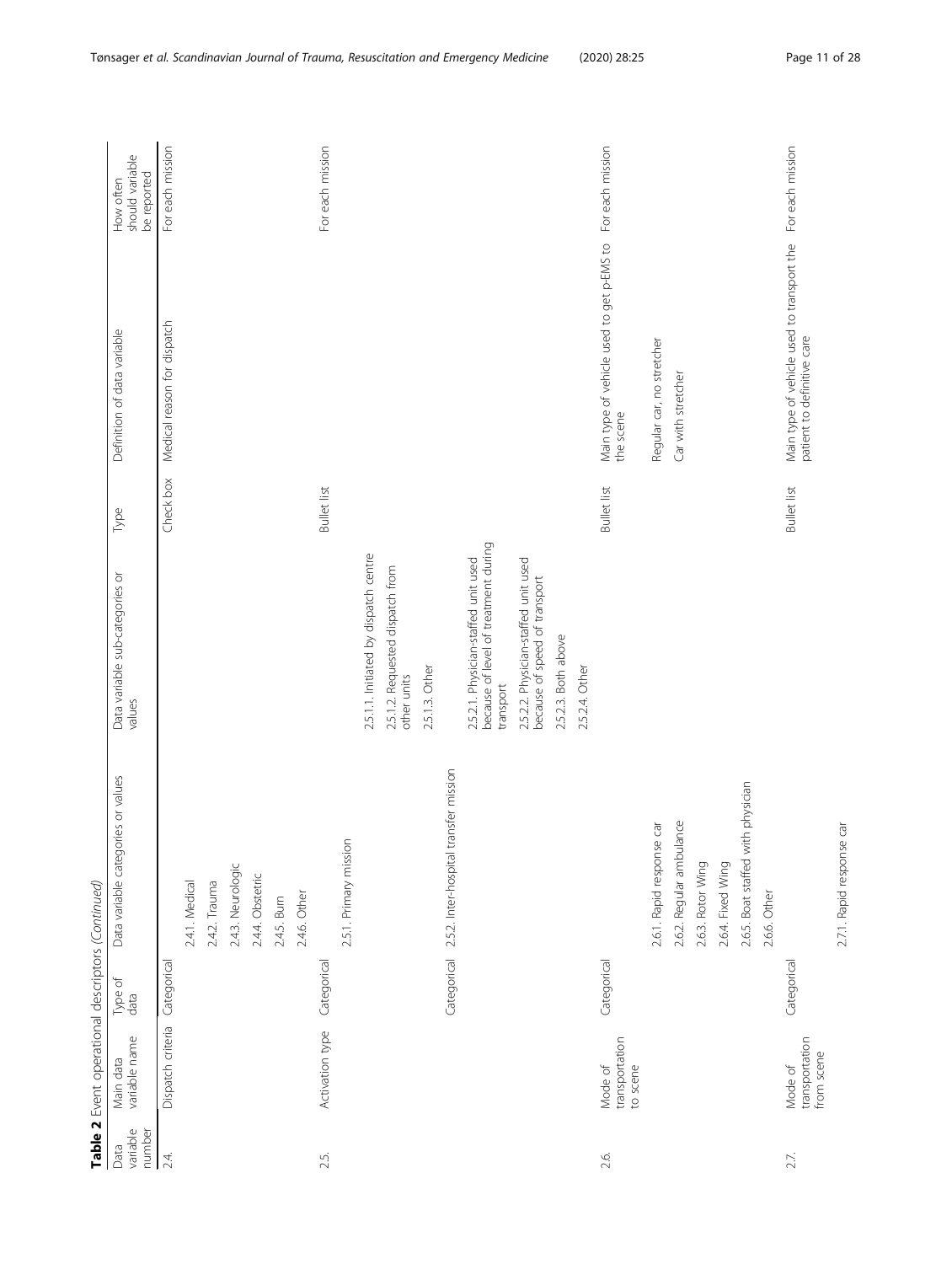| Data               | Table 2 Event operational descriptors (Continued)<br>Main data | Type of     |                                                              | Data variable sub-categories or                          |                    | Definition of data variable                                                                       | How often                      |
|--------------------|----------------------------------------------------------------|-------------|--------------------------------------------------------------|----------------------------------------------------------|--------------------|---------------------------------------------------------------------------------------------------|--------------------------------|
| variable<br>number | variable name                                                  | data        | Data variable categories or values                           | values                                                   | Type               |                                                                                                   | should variable<br>be reported |
|                    |                                                                |             | 2.7.2. Regular ambulance staffed with<br>physician           |                                                          |                    | Physician is part of the ambulance crew<br>on a regular basis                                     |                                |
|                    |                                                                |             | 2.7.3. Regular ambulance with physician<br>attending         |                                                          |                    | physician, physician is attending because<br>Ambulance crew normally without a<br>of patient need |                                |
|                    |                                                                |             | 2.7.4. Patient transported in ambulance<br>without physician |                                                          |                    |                                                                                                   |                                |
|                    |                                                                |             | 2.7.5. Rotor wing                                            |                                                          |                    |                                                                                                   |                                |
|                    |                                                                |             | 2.7.6. Fixed wing                                            |                                                          |                    |                                                                                                   |                                |
|                    |                                                                |             | 2.7.7. Boat staffed with physician                           |                                                          |                    |                                                                                                   |                                |
|                    |                                                                |             | 2.7.8. Patient not transported due to no<br>indication       |                                                          |                    |                                                                                                   |                                |
|                    |                                                                |             | 2.7.9. Patient not transported due to<br>patient refusal     |                                                          |                    |                                                                                                   |                                |
|                    |                                                                |             | and not transported<br>2.7.10. Patient dead                  |                                                          |                    |                                                                                                   |                                |
|                    |                                                                |             | 2.7.11. Other                                                |                                                          |                    |                                                                                                   |                                |
| 2.8.               | Result of<br>dispatch                                          |             |                                                              |                                                          | <b>Bullet list</b> | Dispatch means unit alarmed for mission<br>or request/advice/supervision                          | For each mission               |
|                    |                                                                | Categorical | 2.8.1. Patient attended                                      |                                                          |                    | P-EMS attended the patient                                                                        |                                |
|                    |                                                                |             |                                                              | 2.8.1.1. Transported with physician<br>escort            |                    |                                                                                                   |                                |
|                    |                                                                |             |                                                              | 2.8.1.2. Transported without<br>physician escort         |                    |                                                                                                   |                                |
|                    |                                                                |             |                                                              | 2.8.1.3. Discharged on-scene                             |                    | Patient not transported                                                                           |                                |
|                    |                                                                |             |                                                              | 2.8.1.4. Pronounced dead on scene                        |                    |                                                                                                   |                                |
|                    |                                                                | Categorical | 2.8.2. Patient not attended                                  |                                                          |                    | P-EMS did not attend the patient. The<br>main reason why mission is aborted or<br>refused         | For each mission               |
|                    |                                                                |             |                                                              | 2.8.2.1. Weather                                         |                    |                                                                                                   |                                |
|                    |                                                                |             |                                                              | 2.8.2.2. Technical reasons                               |                    |                                                                                                   |                                |
|                    |                                                                |             |                                                              | 2.8.2.3. Other mission (concurrency)                     |                    |                                                                                                   |                                |
|                    |                                                                |             |                                                              | 2.8.2.4. Alternative tasking                             |                    |                                                                                                   |                                |
|                    |                                                                |             |                                                              | 2.8.2.5. Mission refused due to duty<br>time limitations |                    |                                                                                                   |                                |
|                    |                                                                |             |                                                              | 2.8.2.6. Fatigue                                         |                    |                                                                                                   |                                |
|                    |                                                                |             |                                                              | 2.8.2.7. Not needed                                      |                    |                                                                                                   |                                |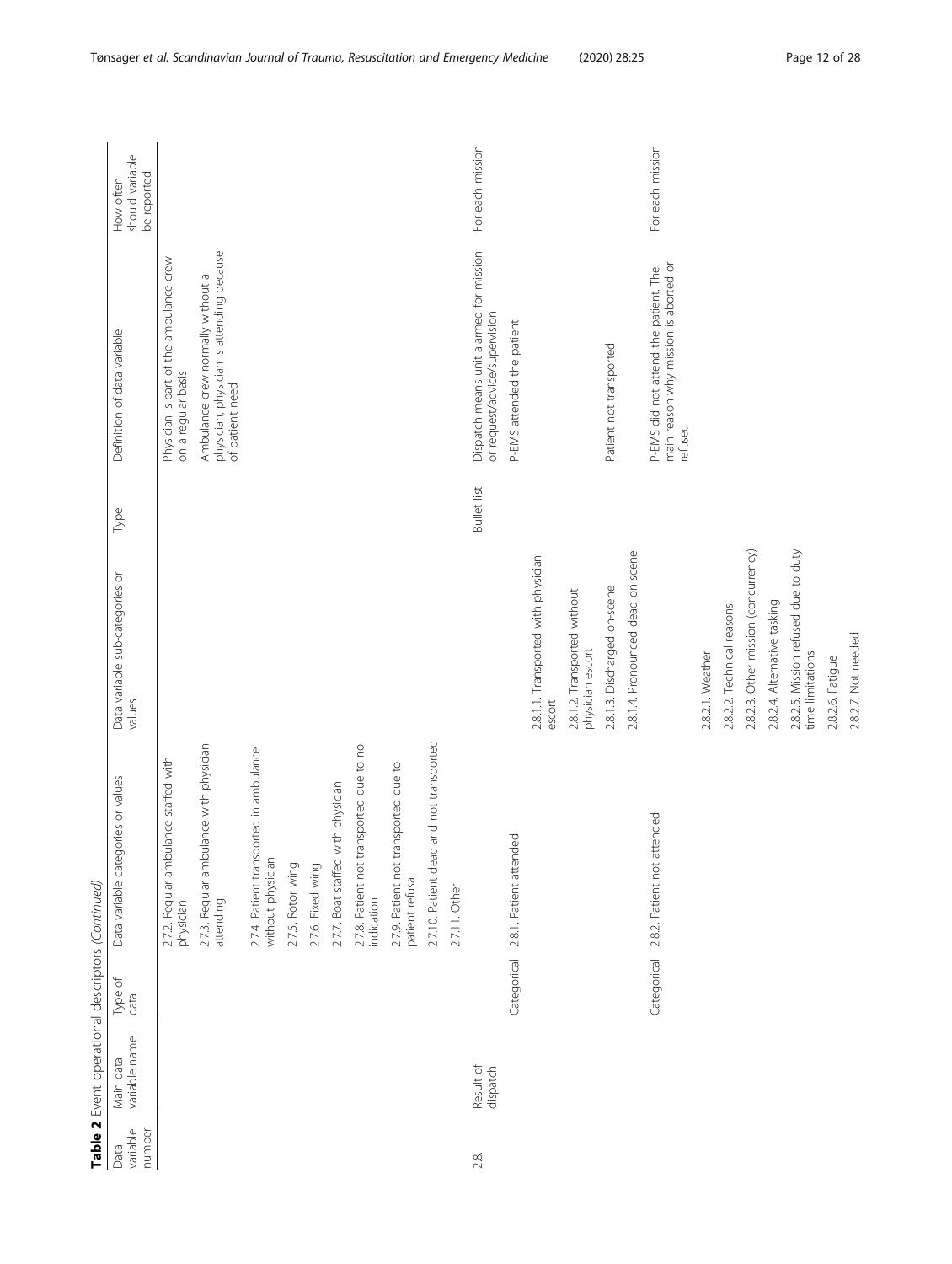|                            | Table 2 Event operational descriptors (Continued) |                 |                                    |                                                             |                                                                                                    |                                             |
|----------------------------|---------------------------------------------------|-----------------|------------------------------------|-------------------------------------------------------------|----------------------------------------------------------------------------------------------------|---------------------------------------------|
| variable<br>number<br>Data | variable name<br>Main data                        | Type of<br>data | Data variable categories or values | Type<br>Data variable sub-categories or<br>values           | Definition of data variable                                                                        | should variable<br>be reported<br>How often |
|                            |                                                   |                 |                                    | 2.8.2.8. No time benefit                                    |                                                                                                    |                                             |
|                            |                                                   |                 |                                    | 2.8.2.9. Patient has left scene (before<br>arrival of unit) |                                                                                                    |                                             |
|                            |                                                   |                 |                                    | 2.8.2.10. Mission taken over by<br>another p-EMS            |                                                                                                    |                                             |
| 2.9.                       | mechanism<br>Trauma                               | Categorical     |                                    | <b>Bullet list</b>                                          | mechanism (or external factor) that<br>The Utstein Trauma template. The<br>caused the injury event | For each mission                            |
|                            |                                                   |                 | 2.9.1. Not trauma                  |                                                             |                                                                                                    |                                             |
|                            |                                                   |                 | 2.9.2. Blunt trauma                |                                                             |                                                                                                    |                                             |
|                            |                                                   |                 |                                    | 2.9.2.1. Traffic - motor vehicle injury                     | Car, pickup, truck, van, heavy transport<br>vehicle, bus                                           |                                             |
|                            |                                                   |                 |                                    | 2.9.2.2. Traffic - motorbike                                |                                                                                                    |                                             |
|                            |                                                   |                 |                                    | 2.92.3. Traffic - bicycle                                   |                                                                                                    |                                             |
|                            |                                                   |                 |                                    | 2.9.2.4. Traffic - pedestrian                               |                                                                                                    |                                             |
|                            |                                                   |                 |                                    | 2.9.2.5. Traffic - other                                    | Ship, airplane, railway train                                                                      |                                             |
|                            |                                                   |                 |                                    | 2.9.2.6. Fall from same level                               | Low energy fall. From the persons height<br>or less                                                |                                             |
|                            |                                                   |                 |                                    | 2.9.2.7. Fall from higher level                             | High energy fall. From more than the<br>persons height                                             |                                             |
|                            |                                                   |                 |                                    | 2.9.2.8. Struck or hit by blunt object                      | Tree, tree branch, bar, stone, human body<br>part, metal, other                                    |                                             |
|                            |                                                   |                 |                                    | 2.9.2.9. Explosives                                         | <b>Blast injuries</b>                                                                              |                                             |
|                            |                                                   |                 |                                    | 2.9.2.10 Other                                              |                                                                                                    |                                             |
|                            |                                                   |                 |                                    | 2.9.2.11. Unknown                                           |                                                                                                    |                                             |
|                            |                                                   |                 | 2.9.3. Penetrating trauma          |                                                             |                                                                                                    |                                             |
|                            |                                                   |                 |                                    | 2.9.3.1. Stabbed by pointed or sharp<br>object              | Knife, sword, dagger or other                                                                      |                                             |
|                            |                                                   |                 |                                    | 2.9.3.2. Gun                                                | By handgun, shotgun, rifle, or another<br>firearm of any dimension                                 |                                             |
|                            |                                                   |                 |                                    | 2.9.3.3. Other                                              |                                                                                                    |                                             |
|                            |                                                   |                 | 2.9.4. Unknown                     |                                                             | Unknown trauma mechanism                                                                           |                                             |
| 2.10.                      | Specialty of the<br>attending<br>physician        | Categorical     |                                    | Check box                                                   | The pre-hospital physician attending pa-<br>tient on scene                                         | For each mission                            |
|                            |                                                   |                 | 2.10.1. Anaesthesiology            |                                                             |                                                                                                    |                                             |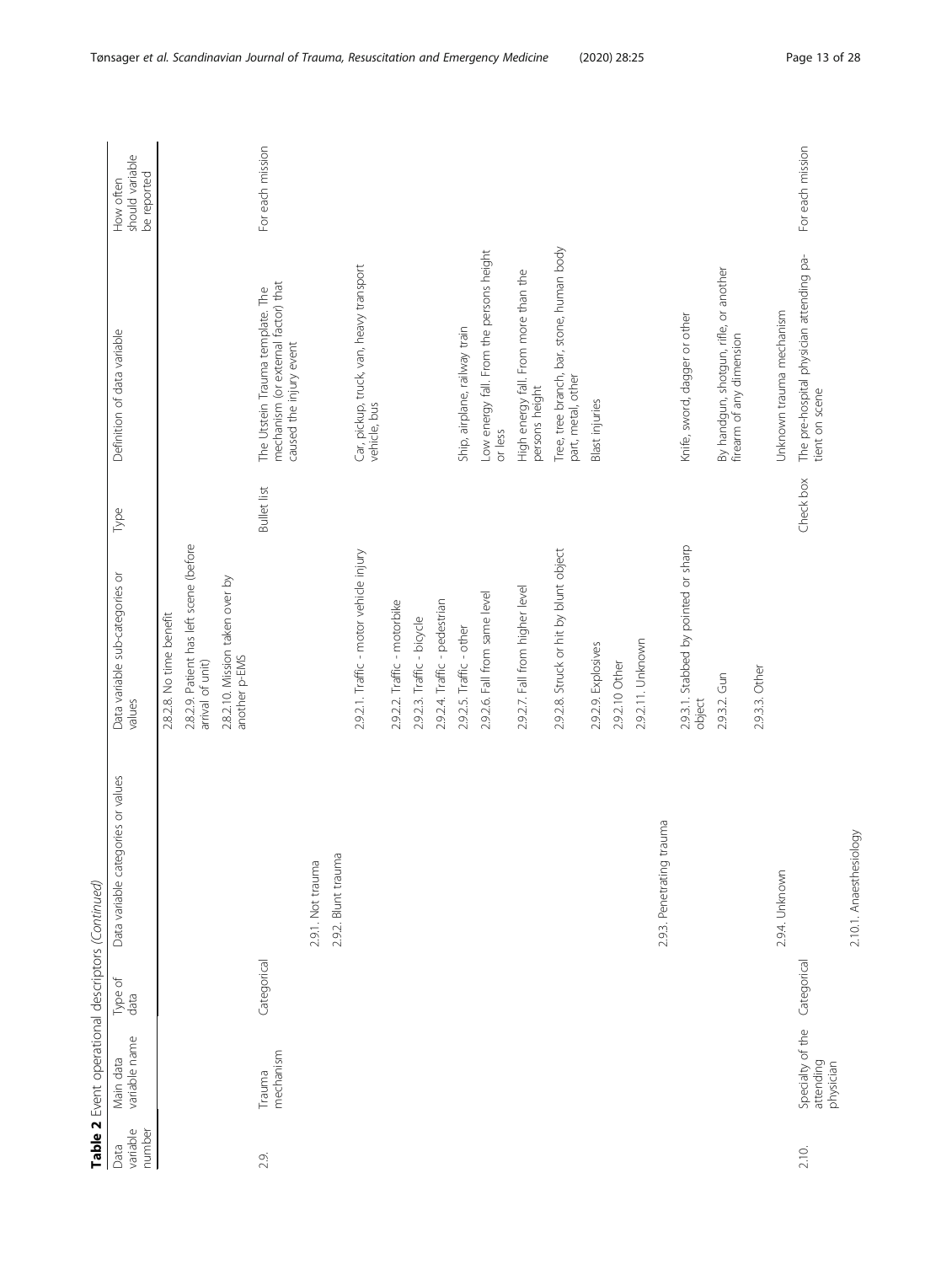|                            | Table 2 Event operational descriptors (Continued) |                 |                                                                                                                                                                                      |                                           |                    |                                                                                         |                                             |
|----------------------------|---------------------------------------------------|-----------------|--------------------------------------------------------------------------------------------------------------------------------------------------------------------------------------|-------------------------------------------|--------------------|-----------------------------------------------------------------------------------------|---------------------------------------------|
| variable<br>number<br>Data | variable name<br>Main data                        | Type of<br>data | Data variable categories or values                                                                                                                                                   | Data variable sub-categories or<br>values | Type               | Definition of data variable                                                             | should variable<br>be reported<br>How often |
|                            |                                                   |                 | medicine<br>2.10.2. Emergency                                                                                                                                                        |                                           |                    |                                                                                         |                                             |
|                            |                                                   |                 | Óλ<br>2.10.3. Intensive car                                                                                                                                                          |                                           |                    |                                                                                         |                                             |
|                            |                                                   |                 | 2.10.4. Surgery                                                                                                                                                                      |                                           |                    |                                                                                         |                                             |
|                            |                                                   |                 | 2.10.5. Internal medicine                                                                                                                                                            |                                           |                    |                                                                                         |                                             |
|                            |                                                   |                 | 2.10.6. Other                                                                                                                                                                        |                                           |                    |                                                                                         |                                             |
| 2.11.                      | NACA score                                        | Categorical     |                                                                                                                                                                                      |                                           | <b>Bullet list</b> | NACA 0-7                                                                                | For each mission                            |
|                            |                                                   |                 | 2.11.1. NACA 0                                                                                                                                                                       |                                           |                    |                                                                                         |                                             |
|                            |                                                   |                 | 2.11.2. NACA 1                                                                                                                                                                       |                                           |                    |                                                                                         |                                             |
|                            |                                                   |                 | 2.11.3. NACA 2                                                                                                                                                                       |                                           |                    |                                                                                         |                                             |
|                            |                                                   |                 | 2.114. NACA 3                                                                                                                                                                        |                                           |                    |                                                                                         |                                             |
|                            |                                                   |                 | 2.11.5. NACA 4                                                                                                                                                                       |                                           |                    |                                                                                         |                                             |
|                            |                                                   |                 | 2.11.6. NACA 5                                                                                                                                                                       |                                           |                    |                                                                                         |                                             |
|                            |                                                   |                 | 2.11.7. NACA 6                                                                                                                                                                       |                                           |                    |                                                                                         |                                             |
|                            |                                                   |                 | 2.11.8. NACA 7                                                                                                                                                                       |                                           |                    |                                                                                         |                                             |
|                            |                                                   |                 | unknown<br>2.11.9. NACA score                                                                                                                                                        |                                           |                    |                                                                                         |                                             |
| 2.12.                      | Where patient<br>is delivered                     | Categorical     |                                                                                                                                                                                      |                                           | <b>Bullet</b> list | Where physician-staffed unit delivers<br>patient                                        | For each mission                            |
|                            |                                                   |                 | 2.12.1. Major Trauma Centre/Definitive<br>care centre                                                                                                                                |                                           |                    | Hospital where all definitive treatment is<br>available (to the particular patient)     |                                             |
|                            |                                                   |                 | 2.12.2. Local hospital                                                                                                                                                               |                                           |                    | Hospital where all definitive treatment is<br>not available (to the particular patient) |                                             |
|                            |                                                   |                 | 2.12.3. Other health care facility                                                                                                                                                   |                                           |                    | Facility not defined as hospital                                                        |                                             |
|                            |                                                   |                 | EMCC Emergency medical communication centre, SAR Search and rescue, p-EMS physician-staffed emergency medical services, MACA score National Advisory Committee for Aeronautics score |                                           |                    |                                                                                         |                                             |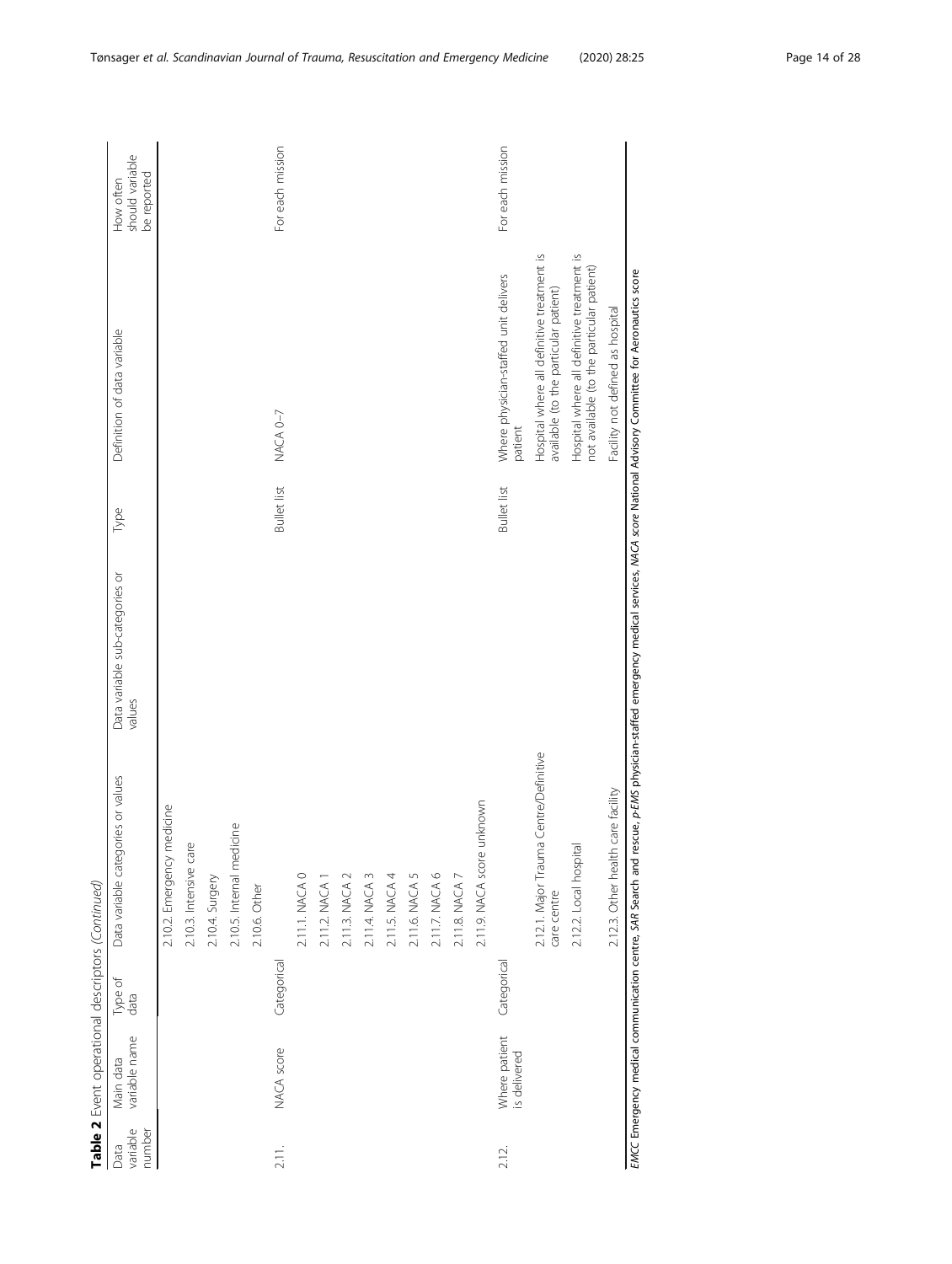<span id="page-14-0"></span>

|                            | Table 3 Patient descriptors |                 |                                             |                                            |                       |                                                                                                                                       |                                             |
|----------------------------|-----------------------------|-----------------|---------------------------------------------|--------------------------------------------|-----------------------|---------------------------------------------------------------------------------------------------------------------------------------|---------------------------------------------|
| variable<br>number<br>Data | variable name<br>Main data  | Type of<br>data | Data variable categories or<br>values       | categories or values<br>Data variable sub- | Type                  | Definition of data variable                                                                                                           | How often should<br>variable be<br>reported |
|                            | 3. Patient descriptors      |                 |                                             |                                            |                       |                                                                                                                                       |                                             |
| $\frac{1}{3}$              | Age                         | Continuous      |                                             |                                            |                       | Number Patient age at the time of event                                                                                               | For each mission                            |
| 3.2.                       | Gender                      | Categorical     | 3.2.1 Female                                |                                            | <b>Bullet</b><br>list | Patient gender                                                                                                                        | For each mission                            |
|                            |                             |                 | 3.2.2 Male                                  |                                            |                       |                                                                                                                                       |                                             |
|                            |                             |                 | 3.2.3 Unknown                               |                                            |                       |                                                                                                                                       |                                             |
| 3.3.                       | comorbidity<br>Pre-event    | Ordinal         |                                             |                                            | <b>Bullet</b><br>list | Pre-event ASA-PS. The comorbidity existing before event. Derange-<br>ments from present disease should not be considered              | For each mission                            |
|                            |                             |                 | 3.3.1 ASA-PS 1                              |                                            |                       | A normal healthy patient                                                                                                              |                                             |
|                            |                             |                 | $\sim$<br>3.3.2 ASA-PS                      |                                            |                       | A patient with mild systemic disease                                                                                                  |                                             |
|                            |                             |                 | $\sim$<br>3.3.3 ASA-PS                      |                                            |                       | A patient with severe systemic disease                                                                                                |                                             |
|                            |                             |                 | 3.3.4 ASA-PS 4                              |                                            |                       | A patient with severe systemic disease that is a constant threat to<br>life                                                           |                                             |
|                            |                             |                 | $\overline{5}$<br>3.3.5 ASA-PS              |                                            |                       | A moribund patient who is not expected to survive without<br>operation                                                                |                                             |
|                            |                             |                 | 3.3.6 ASA-PS 6                              |                                            |                       | A declared brain-dead patient whose organs are being removed<br>for donor purposes                                                    |                                             |
|                            |                             |                 | 3.3.7 ASA Unknown                           |                                            |                       |                                                                                                                                       |                                             |
| 3.4                        | medications<br>Chronic      | Categorical     | 3.4.1 Yes                                   |                                            | <b>Bullet</b><br>list | Does patient use medication on a regular basis?                                                                                       | For each mission                            |
|                            |                             |                 | 3.4.2 No                                    |                                            |                       |                                                                                                                                       |                                             |
|                            |                             |                 | 3.4.3 Unknown                               |                                            |                       |                                                                                                                                       |                                             |
| 3.5                        | Medical problem Categorical |                 |                                             |                                            | <b>Bullet</b><br>list | The condition most likely to be the patient's true medical problem,<br>main clinical symptom or diagnosis, decided by attending p-EMS | For each mission                            |
|                            |                             |                 | 3.5.1 Cardiac arrest medical<br>aetiology   |                                            |                       |                                                                                                                                       |                                             |
|                            |                             |                 | 3.5.2 Cardiac arrest traumatic<br>aetiology |                                            |                       |                                                                                                                                       |                                             |
|                            |                             |                 | 3.5.3 Trauma                                |                                            |                       |                                                                                                                                       |                                             |
|                            |                             |                 | 3.5.4 Breathing difficulties                |                                            |                       |                                                                                                                                       |                                             |
|                            |                             |                 | nfarction (MI)<br>3.5.5 Myocardial          |                                            |                       | Confirmed by ECG                                                                                                                      |                                             |
|                            |                             |                 | 3.5.6 Chest pain, MI not<br>confirmed       |                                            |                       |                                                                                                                                       |                                             |
|                            |                             |                 | 3.5.7 Stroke                                |                                            |                       |                                                                                                                                       |                                             |
|                            |                             |                 | 3.5.8 Acute neurology                       |                                            |                       |                                                                                                                                       |                                             |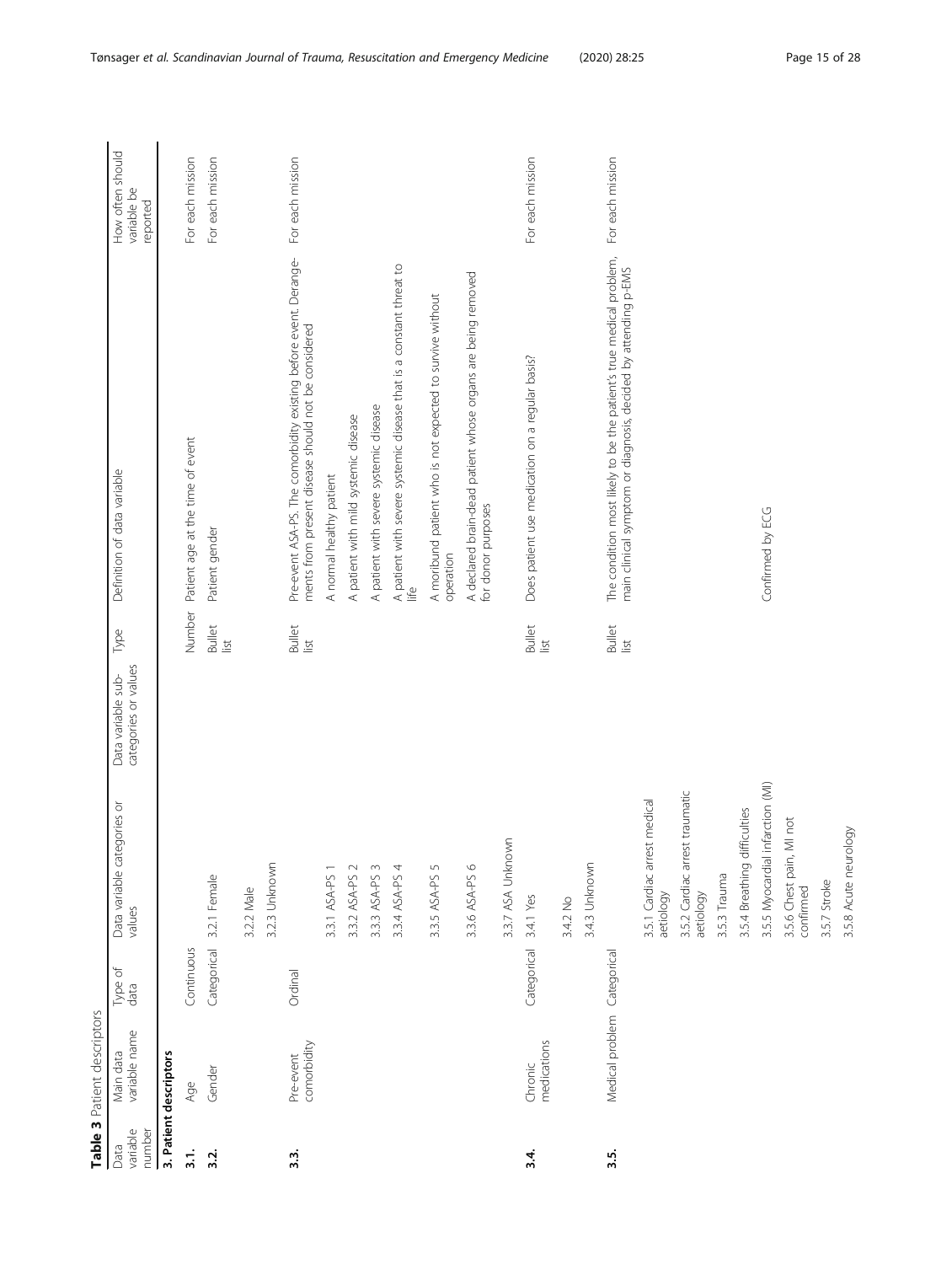|                            | Table 3 Patient descriptors (Continued) |                 |                                                       |                                            |                       |                                                                                                                               |                                             |
|----------------------------|-----------------------------------------|-----------------|-------------------------------------------------------|--------------------------------------------|-----------------------|-------------------------------------------------------------------------------------------------------------------------------|---------------------------------------------|
| number<br>variable<br>Data | variable name<br>Main data              | Type of<br>data | Data variable categories or<br>values                 | categories or values<br>Data variable sub- | Type                  | Definition of data variable                                                                                                   | How often should<br>variable be<br>reported |
|                            |                                         |                 | excluding stroke                                      |                                            |                       |                                                                                                                               |                                             |
|                            |                                         |                 | 3.5.9. Reduced level of<br>consciousness              |                                            |                       | Aetiology unknown                                                                                                             |                                             |
|                            |                                         |                 | 3.5.10 Poisoning/Intoxication                         |                                            |                       |                                                                                                                               |                                             |
|                            |                                         |                 | 3.5.11 Burns                                          |                                            |                       |                                                                                                                               |                                             |
|                            |                                         |                 | 3.5.12 Obstetrics and childbirth                      |                                            |                       |                                                                                                                               |                                             |
|                            |                                         |                 | 3.5.13 Infection                                      |                                            |                       |                                                                                                                               |                                             |
|                            |                                         |                 | 3.5.14 Anaphylaxis                                    |                                            |                       |                                                                                                                               |                                             |
|                            |                                         |                 | 3.5.15 Surgical                                       |                                            |                       |                                                                                                                               |                                             |
|                            |                                         |                 | 3.5.16 Asphyxiation                                   |                                            |                       |                                                                                                                               |                                             |
|                            |                                         |                 | 3.5.17 Drowning                                       |                                            |                       |                                                                                                                               |                                             |
|                            |                                         |                 | 3.5.18 Psychiatry excluding<br>poisoning/intoxication |                                            |                       |                                                                                                                               |                                             |
|                            |                                         |                 | 3.5.19 Other                                          |                                            |                       |                                                                                                                               |                                             |
| 3.6.                       | Glasgow Coma<br>Scale                   | Ordinal         | 3.6.1 First                                           |                                            |                       | Number First recorded pre-interventional GCS upon arrival of p-EMS                                                            | For each mission                            |
|                            |                                         |                 | 3.6.2 Last                                            |                                            |                       | GCS at end of patient care or patient handover                                                                                |                                             |
|                            |                                         |                 | 3.6.3 Not recorded                                    |                                            |                       |                                                                                                                               |                                             |
|                            |                                         | Categorical     | 3.6.4 Patient intubated                               | 3.6.4.1 Yes                                | <b>Bullet</b><br>list |                                                                                                                               |                                             |
|                            |                                         |                 |                                                       | 3.6.4.2 No                                 |                       |                                                                                                                               |                                             |
| 3.7.                       | Heart rate                              | Continuous      |                                                       |                                            | Number                | Documented by ECG (1st choice), palpation or SpO2 curves (3rd<br>choice)                                                      |                                             |
|                            |                                         |                 | 3.7.1 First                                           |                                            |                       | First heart rate per minute measured by p-EMS upon arrival                                                                    |                                             |
|                            |                                         |                 | 3.7.2 Last                                            |                                            |                       | Heart rate per minute at end of care or patient handover                                                                      |                                             |
|                            |                                         |                 | 3.7.3 Not recorded                                    |                                            |                       |                                                                                                                               |                                             |
| 3.8.                       | Systolic blood<br>pressure              | Continuous      | 3.8.1 Lowest                                          |                                            | Number                | (sphygmomanometer, monitor or intra-arterial line) upon arrival<br>Lowest recorded systolic blood pressure measured by p-EMS  |                                             |
|                            |                                         |                 | 3.8.2 First                                           |                                            |                       | First recorded systolic blood pressure measured by p-EMS (sphyg-<br>momanometer, monitor or intra-arterial line) upon arrival |                                             |
|                            |                                         |                 | 3.8.3 Last                                            |                                            |                       | Systolic blood pressure at end of care or patient handover                                                                    |                                             |
|                            |                                         |                 | 3.8.4 Not recordable                                  |                                            |                       | Not possible to record despite several attempts                                                                               |                                             |
|                            |                                         |                 | 3.8.5 Not recorded                                    |                                            |                       |                                                                                                                               |                                             |
| 3.9                        | Cardiac rhythm/ Categorical             |                 | 3.9.1 First                                           | 3.9.1.1 Sinus rhythm Bullet                |                       | First cardiac rhythm interpreted by p-EMS (minimum 3-channel                                                                  | For each mission                            |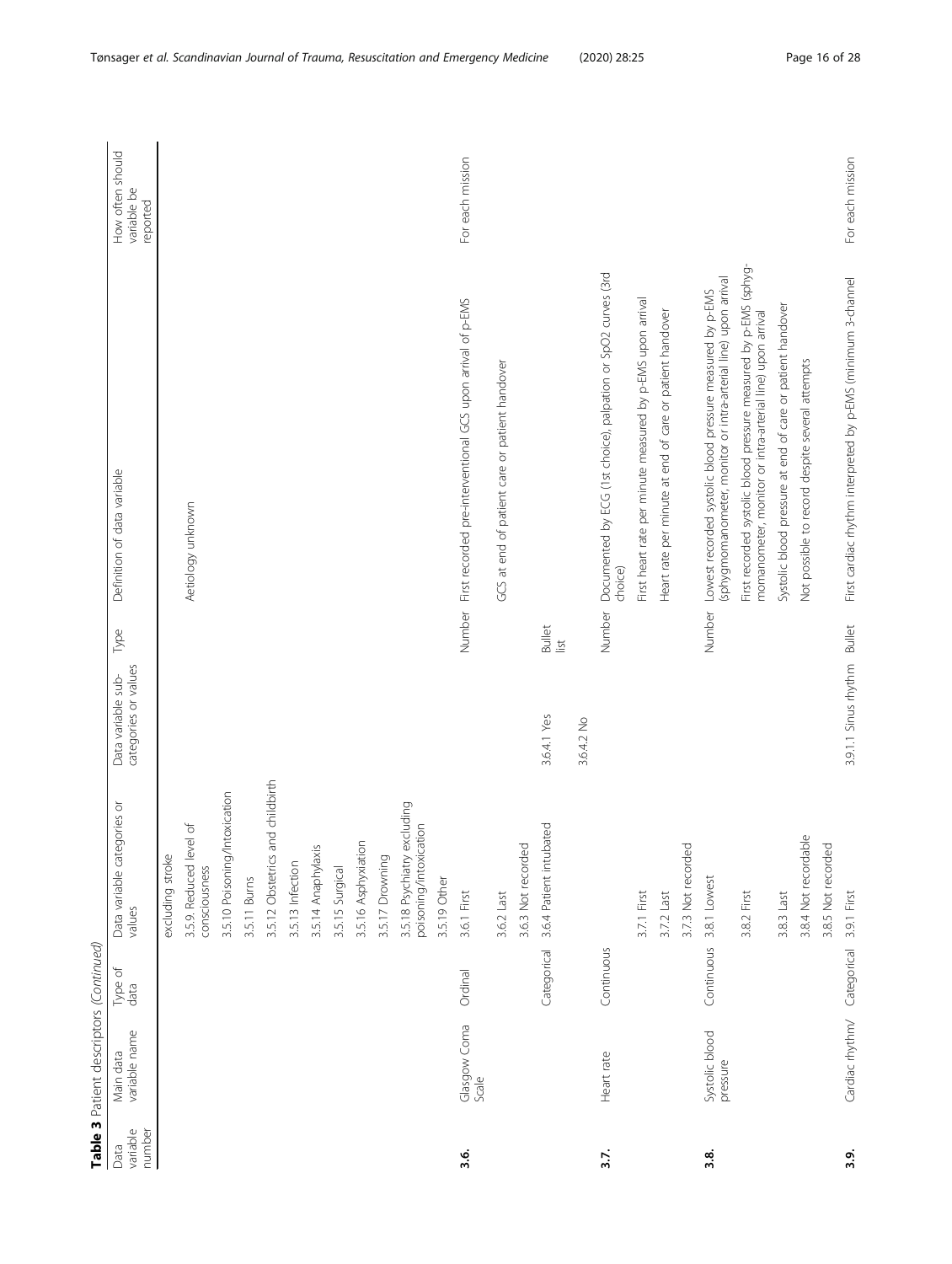|                            | Table 3 Patient descriptors (Continued) |                         |                                                                                    |                                                   |                                |                                                                                                                                             |                                             |
|----------------------------|-----------------------------------------|-------------------------|------------------------------------------------------------------------------------|---------------------------------------------------|--------------------------------|---------------------------------------------------------------------------------------------------------------------------------------------|---------------------------------------------|
| number<br>variable<br>Data | variable name<br>Main data              | Type of<br>data         | Data variable categories or<br>values                                              | categories or values<br>Data variable sub-        | Type                           | Definition of data variable                                                                                                                 | How often should<br>variable be<br>reported |
|                            | ECG rhythm                              |                         |                                                                                    |                                                   | list                           | lead). At primary survey/upon arrival                                                                                                       |                                             |
|                            |                                         |                         |                                                                                    | 3.9.1.2. SVES,<br>VESmono                         |                                |                                                                                                                                             |                                             |
|                            |                                         |                         |                                                                                    | 3.9.1.3 AF/AFL/AV-<br>block gr II/III,<br>VESpoly |                                |                                                                                                                                             |                                             |
|                            |                                         |                         |                                                                                    | 3.9.1.4 VF, VT,<br>Asystole, PEA                  |                                |                                                                                                                                             |                                             |
|                            |                                         |                         |                                                                                    | 3.9.1.5 Not recorded                              |                                |                                                                                                                                             |                                             |
|                            |                                         |                         | 3.9.2 Last                                                                         | 3.9.2.1 Sinus rhythm                              |                                | Cardiac rhythm at end of care or patient handover (minimum 3-<br>channel lead)                                                              |                                             |
|                            |                                         |                         |                                                                                    | 3.9.2.2 SVES,<br>VESmono                          |                                |                                                                                                                                             |                                             |
|                            |                                         |                         |                                                                                    | 3.9.2.3 AF/AFL/AV-<br>block gr II/III,<br>VESpoly |                                |                                                                                                                                             |                                             |
|                            |                                         |                         |                                                                                    | 3.9.2.4 VF, VT,<br>Asystole, PEA                  |                                |                                                                                                                                             |                                             |
|                            |                                         |                         |                                                                                    | 3.9.2.5 Not recorded                              |                                |                                                                                                                                             |                                             |
| 3.10.                      | SpO <sub>2</sub>                        | Continuous              | 3.10.1 Lowest                                                                      |                                                   | Number                         | Lowest recorded oxygen saturation by p-EMS (measured with pulse For each mission<br>oximeter or arterial blood gas (SaO2))                  |                                             |
|                            |                                         |                         | 3.10.2 First                                                                       |                                                   |                                | First recorded oxygen saturation by p-EMS (measured with pulse<br>oximeter or arterial blood gas (SaO2) upon arrival)                       |                                             |
|                            |                                         |                         | 3.10.3 Last                                                                        |                                                   |                                | Oxygen saturation at end of care or patient handover                                                                                        |                                             |
|                            |                                         |                         | 3.10.4 Not recordable                                                              |                                                   |                                | Not possible to record despite several attempts                                                                                             |                                             |
|                            |                                         |                         | 3.10.5 Not recorded                                                                |                                                   |                                |                                                                                                                                             |                                             |
| $\frac{1}{2}$ .            | supplementation<br>Oxygen               | Categorical             | at first<br>SpO <sub>2</sub><br>supplementation<br>measurement of<br>3.11.1 Oxygen | 3.11.1.1 Yes                                      | <b>Bullet</b><br>$\frac{1}{2}$ | First measurement by p-EMS                                                                                                                  | For each mission                            |
|                            |                                         |                         |                                                                                    | 3.11.1.2 No                                       |                                |                                                                                                                                             |                                             |
|                            |                                         |                         | at last<br>SpO <sub>2</sub><br>supplementation<br>measurement of<br>3.11.2 Oxygen  | 3.11.2.1 Yes                                      |                                | Last measurement by p-EMS                                                                                                                   |                                             |
|                            |                                         |                         |                                                                                    | 3.11.2.2 No                                       |                                |                                                                                                                                             |                                             |
| 3.12.                      | Respiratory rate                        | Continuous 3.12.1 First |                                                                                    |                                                   | Number                         | First respiratory rate per minute measured by p-EMS upon arrival. If For each mission<br>mechanically ventilated; document ventilation rate |                                             |
|                            |                                         |                         | 3.12.2 Last                                                                        |                                                   |                                | Respiratory rate at end of care or patient handover                                                                                         |                                             |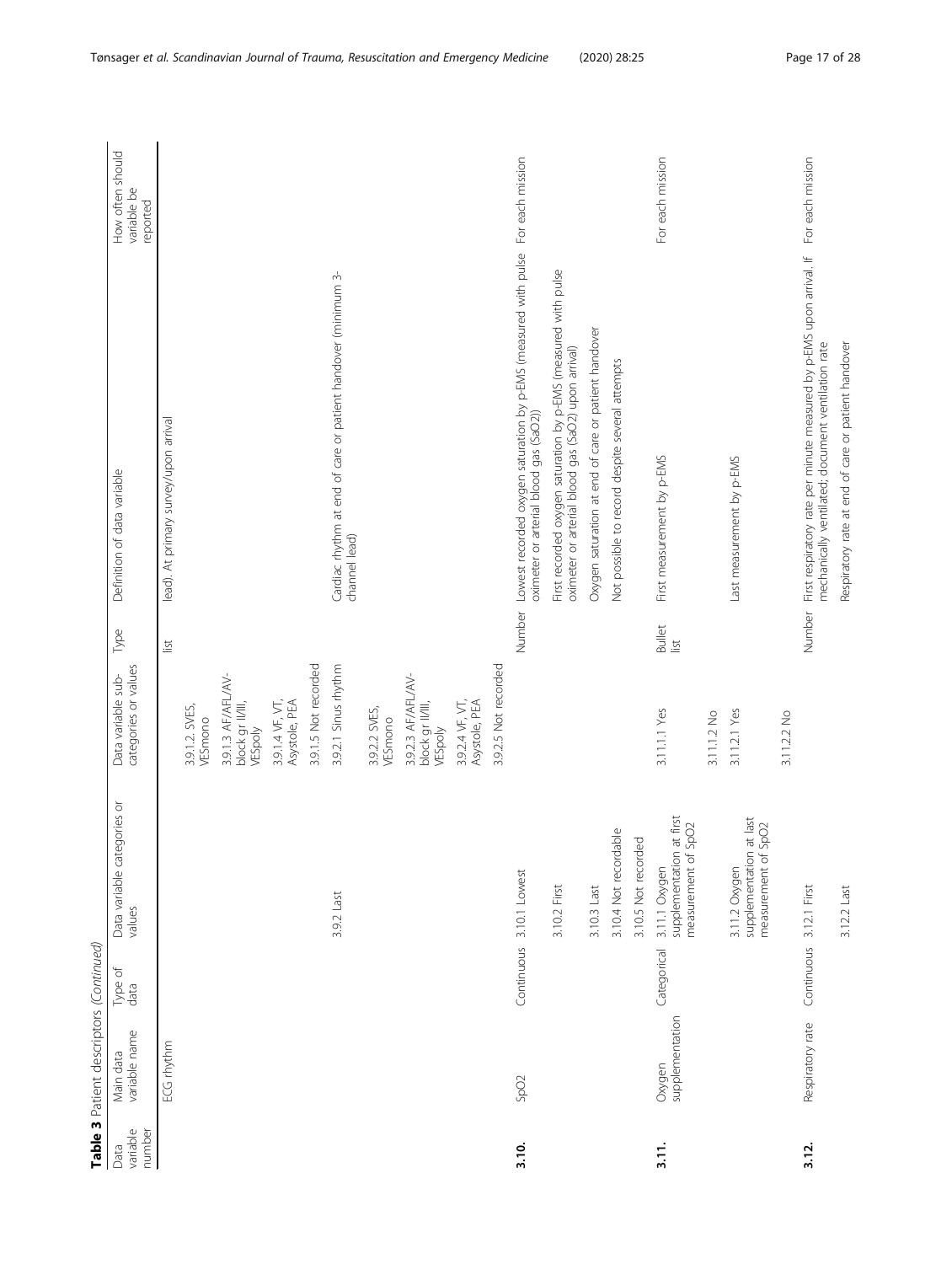|                            | Table 3 Patient descriptors (Continued) |                         |                                       |                                            |                       |                                                              |                                             |
|----------------------------|-----------------------------------------|-------------------------|---------------------------------------|--------------------------------------------|-----------------------|--------------------------------------------------------------|---------------------------------------------|
| variable<br>number<br>Data | variable name<br>Main data              | Type of<br>data         | Data variable categories or<br>values | categories or values<br>Data variable sub- | Type                  | Definition of data variable                                  | How often should<br>variable be<br>reported |
|                            |                                         |                         | d<br>Po<br>3.12.3 Not record          |                                            |                       |                                                              |                                             |
| 3.13.                      | Pain                                    |                         | Categorical 3.13.1 First VAS score    |                                            |                       | Number First VAS score assessed by p-EMS upon arrival        | For each mission                            |
|                            |                                         |                         | 3.13.2 Last VAS score                 |                                            |                       | VAS score at end of care or patient handover                 |                                             |
|                            |                                         |                         | 3.13.3 Not recorded                   |                                            |                       |                                                              |                                             |
| $3.14$ .                   | End-tidal CO2                           | Continuous 3.14.1 First |                                       |                                            |                       | Number First end-tidal CO2 measured by p-EMS                 | For each mission                            |
|                            |                                         |                         | 3.14.2 Last                           |                                            |                       | Last end-tidal CO2 measured by p-EMS                         |                                             |
|                            |                                         |                         | 3.14.3 Not recorded                   |                                            |                       |                                                              |                                             |
| 3.15.                      | Temperature<br>(core)                   | Continuous 3.15.1 First |                                       |                                            |                       | Number First core temperature measured by p-EMS upon arrival | For each mission                            |
|                            |                                         |                         | 3.15.2 Last                           |                                            |                       | Last core temperature measured by p-EMS                      |                                             |
|                            |                                         |                         | 3.15.3 Not recorded                   |                                            |                       |                                                              |                                             |
| 3.16                       | primary survey<br>Airway at             |                         | Categorical 3.16.1 Clear              |                                            | <b>Bullet</b><br>list | As rated by attending physician                              | For each mission                            |
|                            |                                         |                         | 3.16.2 Threatened                     |                                            |                       |                                                              |                                             |
|                            |                                         |                         | 3.16.3 Obstructed                     |                                            |                       |                                                              |                                             |
|                            |                                         |                         | 3.16.4 Unknown                        |                                            |                       |                                                              |                                             |
|                            |                                         |                         |                                       |                                            |                       |                                                              |                                             |

ASA-PS American Society of Anesthesiologists physical scale, p-EMS physician-staffed emergency medical services, MI Myocardial infarction, ECG Electrocardiogram, GCS Glasgow coma score, SpO2 Peripheral capillary<br>oxygen sat ASA-PS American Society of Anesthesiologists physical scale, p-EMS physician-staffed emergency medical services, MI Myocardial infarction, ECG Electrocardiogram, GCS Glasgow coma score, SpO2 Peripheral capillary oxygen saturation, SVES Supraventricular extrasystole, VESmono Ventricular extrasystole, monomorphic, AF Atrial fibrillation, AFL Atrial flutter, AV-block Atrioventricular block, VESpoly Ventricular extrasystole, polymorphic, VF Ventricular fibrillation, VT Ventricular tachycardia, PEA Pulseless electrical activity, SaO2 Arterial oxygen saturation, VAS Visual analogue scale, CO2 Carbon dioxide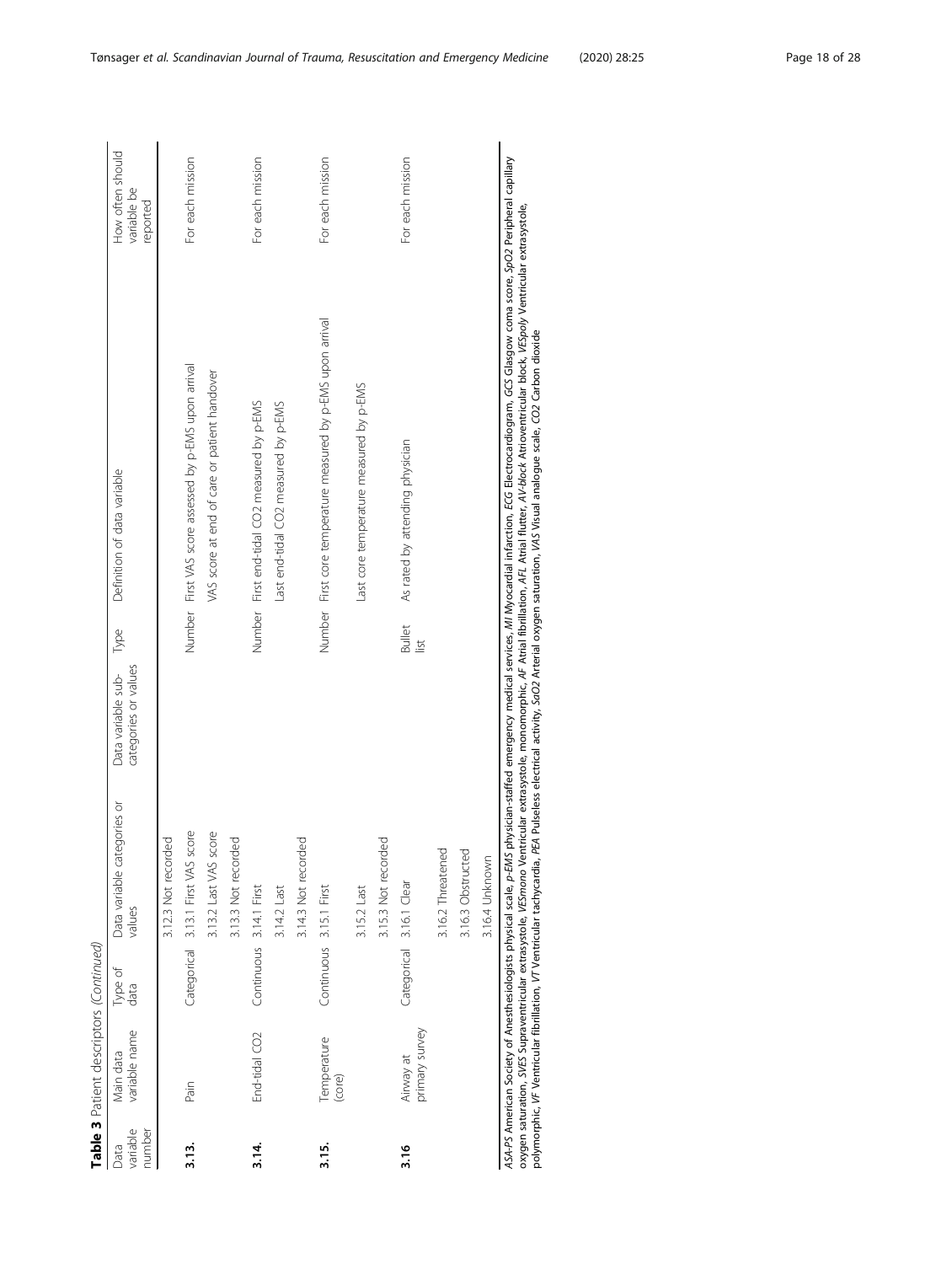<span id="page-18-0"></span>

|                            | Table 4 Process mapping variables             |                 |                                                     |                                              |                                                         |                                                               |                                          |
|----------------------------|-----------------------------------------------|-----------------|-----------------------------------------------------|----------------------------------------------|---------------------------------------------------------|---------------------------------------------------------------|------------------------------------------|
| variable<br>number<br>Data | Main data variable name                       | Type of<br>data | Data variable categories or values                  | categories or values<br>Data variable sub-   | Туре                                                    | Definition of data variable                                   | variable be reported<br>How often should |
|                            | 4. Process mapping                            |                 |                                                     |                                              |                                                         |                                                               |                                          |
| 4.1.                       | monitoring procedures<br>Diagnosis and        | Categorical     | 4.1.1 Blood pressure                                | 4.1.1.1 Non-invasive                         | $\begin{array}{l} {\rm Check} \\ {\rm box} \end{array}$ | Monitoring used and procedures performed by p-EMS             | For each mission                         |
|                            |                                               |                 |                                                     | 4.1.1.2 Invasive                             |                                                         |                                                               |                                          |
|                            |                                               |                 |                                                     | 4.1.1.3. Other                               |                                                         |                                                               |                                          |
|                            |                                               |                 | 4.1.2. SpO2                                         |                                              |                                                         |                                                               |                                          |
|                            |                                               |                 | 4.1.3. EtCO2                                        |                                              |                                                         | Capnometry or capnography used                                |                                          |
|                            |                                               |                 | 4.1.4. Temperature (core)                           |                                              |                                                         | Temperature measured during mission                           |                                          |
|                            |                                               |                 | 4.1.5. ECG                                          | 4.1.5.1. Monitoring (3 or<br>4-lead or pads) |                                                         |                                                               |                                          |
|                            |                                               |                 |                                                     | 4.1.5.2. Analysis (12-lead)                  |                                                         |                                                               |                                          |
|                            |                                               |                 | 4.1.6. Ultrasound/Doppler                           | 4.1.6.1. FAST                                |                                                         | By p-EMS                                                      |                                          |
|                            |                                               |                 |                                                     | 4.1.6.2. Lung for<br>pneumothorax            |                                                         | By p-EMS                                                      |                                          |
|                            |                                               |                 | of care (POC) blood gas<br>4.1.7. Point<br>analysis |                                              |                                                         | By p-EMS                                                      |                                          |
|                            |                                               |                 | 4.1.8. Other POC testing                            |                                              |                                                         | By p-EMS                                                      |                                          |
|                            |                                               |                 | 4.1.9. POC lab test                                 |                                              |                                                         | By p-EMS                                                      |                                          |
|                            |                                               |                 | 4.1.10. Blood glucose                               |                                              |                                                         | By p-EMS                                                      |                                          |
|                            |                                               |                 | 4.1.11. Other                                       |                                              |                                                         |                                                               |                                          |
|                            |                                               |                 | 4.1.12. None                                        |                                              |                                                         |                                                               |                                          |
| 4.2.                       | Drugs used to facilitate<br>airway management | Categorical     | 4.2.1. Sedatives                                    |                                              | $\begin{array}{l} {\rm Check} \\ {\rm box} \end{array}$ | By p-EMS                                                      | For each mission                         |
|                            |                                               |                 | 4.2.2. NMBA                                         |                                              |                                                         |                                                               |                                          |
|                            |                                               |                 | 4.2.3. Analgesics                                   |                                              |                                                         |                                                               |                                          |
|                            |                                               |                 | 4.2.4. Local/topic anaesthetics                     |                                              |                                                         |                                                               |                                          |
|                            |                                               |                 | 4.2.5. Other                                        |                                              |                                                         |                                                               |                                          |
|                            |                                               |                 | 4.2.6. None                                         |                                              |                                                         |                                                               |                                          |
| 4.3.                       | Airway management                             | Categorical     | 4.3.1. Oxygen                                       |                                              | $\begin{array}{l} {\rm Check} \\ {\rm box} \end{array}$ | Device or procedures used for successful airway<br>management | For each mission                         |
|                            |                                               |                 | 4.3.2. Manual                                       |                                              |                                                         | Chin-lift, jaw thrust, recovery position                      |                                          |
|                            |                                               |                 | Mask Ventilation<br>4.3.3. Bag                      |                                              |                                                         |                                                               |                                          |
|                            |                                               |                 | 4.3.4. Nasopharyngeal device                        |                                              |                                                         |                                                               |                                          |
|                            |                                               |                 | 4.3.5. Oropharyngeal device                         |                                              |                                                         |                                                               |                                          |
|                            |                                               |                 | 4.3.6. SAD 1. generation                            |                                              |                                                         | Laryngeal mask with no mechanism for protection               |                                          |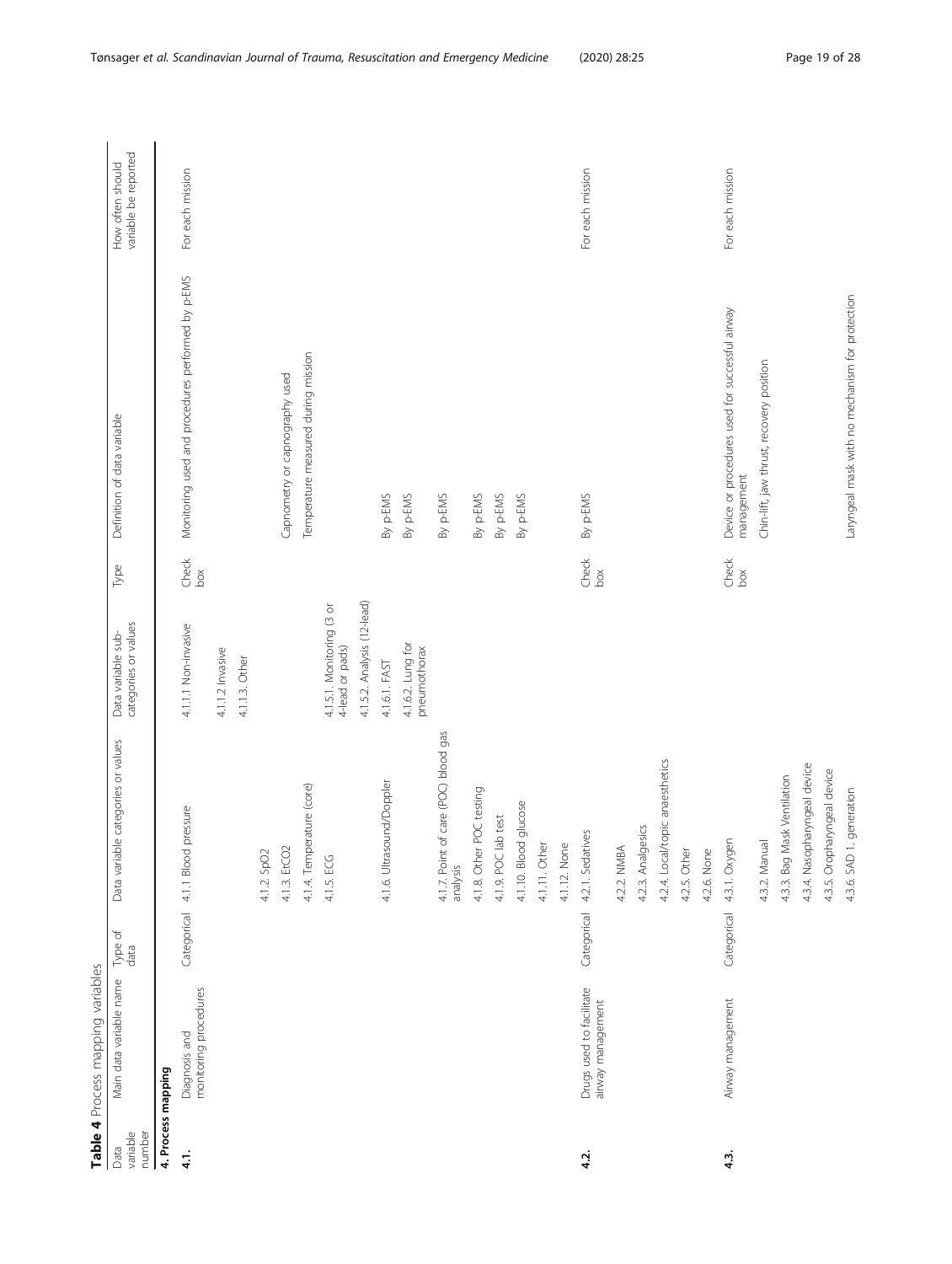|                            | Table 4 Process mapping variables (Continued) |                 |                                             |                                            |                      |                                                                              |                                          |
|----------------------------|-----------------------------------------------|-----------------|---------------------------------------------|--------------------------------------------|----------------------|------------------------------------------------------------------------------|------------------------------------------|
| variable<br>number<br>Data | Main data variable name                       | Type of<br>data | Data variable categories or values          | categories or values<br>Data variable sub- | Type                 | Definition of data variable                                                  | variable be reported<br>How often should |
|                            |                                               |                 |                                             |                                            |                      | against aspiration                                                           |                                          |
|                            |                                               |                 | 2. generation<br>4.3.7. SAD                 |                                            |                      | Laryngeal mask with any aspiration protection<br>mechanism                   |                                          |
|                            |                                               |                 | Ē<br>4.3.8. Oral                            |                                            |                      |                                                                              |                                          |
|                            |                                               |                 | 4.3.9. Nasal ETI                            |                                            |                      |                                                                              |                                          |
|                            |                                               |                 | 4.3.10. Surgical airway                     | 4.3.10.1. Mac-blade                        |                      |                                                                              |                                          |
|                            |                                               |                 |                                             | angulated blade<br>4.3.10.2. Hyper         |                      |                                                                              |                                          |
|                            |                                               |                 | $\overleftarrow{\mathbb{O}}$<br>4.3.11. Oth |                                            |                      |                                                                              |                                          |
|                            |                                               |                 | 4.3.12. None                                |                                            |                      |                                                                              |                                          |
| 4.4.                       | Number of attempts to<br>secure airway        | Continuous      |                                             |                                            | Number               | Number of attempts needed before a definitive airway is<br>in place by p-EMS | For each mission                         |
| 4.5.                       | Breathing-related<br>procedures               | Categorical     |                                             |                                            | Check<br>box         | Procedures performed by p-EMS                                                | For each mission                         |
|                            |                                               |                 | 4.5.1. Controlled manually                  |                                            |                      | Breathing assistance using physician's hands. Bag valve<br>mask ventilation  |                                          |
|                            |                                               |                 | 4.5.2. Controlled mechanically              |                                            |                      | Use of technical respiratory support; ventilator, NIV                        |                                          |
|                            |                                               |                 | 4.5.3. Needle decompression                 |                                            |                      |                                                                              |                                          |
|                            |                                               |                 | 4.5.4. Chest tube                           |                                            |                      |                                                                              |                                          |
|                            |                                               |                 | 4.5.5. Thoracostomy                         |                                            |                      |                                                                              |                                          |
|                            |                                               |                 | 4.5.6. Escharotomy                          |                                            |                      |                                                                              |                                          |
|                            |                                               |                 | Continuous 4.5.7. FiO2                      |                                            |                      | If patient is ventilated                                                     |                                          |
|                            |                                               | Continuous      | 4.5.8. PEEP                                 |                                            |                      | If patient is ventilated                                                     |                                          |
|                            |                                               |                 | 4.5.9. Other                                |                                            |                      |                                                                              |                                          |
|                            |                                               |                 | 4.5.10. None                                |                                            |                      |                                                                              |                                          |
| 4.6.                       | Circulation-related<br>procedures             | Categorical     | 4.6.1. Peripheral i.v. line                 |                                            | <b>Check</b><br>boxx | Procedures performed by p-EMS                                                | For each mission                         |
|                            |                                               |                 | 4.6.2. Intraosseous access                  |                                            |                      |                                                                              |                                          |
|                            |                                               |                 | 4.6.3. Central i.v. line                    |                                            |                      |                                                                              |                                          |
|                            |                                               |                 | 4.6.4. Arterial line                        |                                            |                      |                                                                              |                                          |
|                            |                                               |                 | 4.6.5. External pacing                      |                                            |                      |                                                                              |                                          |
|                            |                                               |                 | 4.6.6. Internal pacing                      |                                            |                      |                                                                              |                                          |
|                            |                                               |                 | 4.6.7. Defibrillation                       |                                            |                      |                                                                              |                                          |
|                            |                                               |                 | 4.6.8. Cardioversion                        |                                            |                      |                                                                              |                                          |
|                            |                                               |                 | 4.6.9. Volume replacement therapy           |                                            | Check                | Record if intention is to increase circulating volume. Do                    |                                          |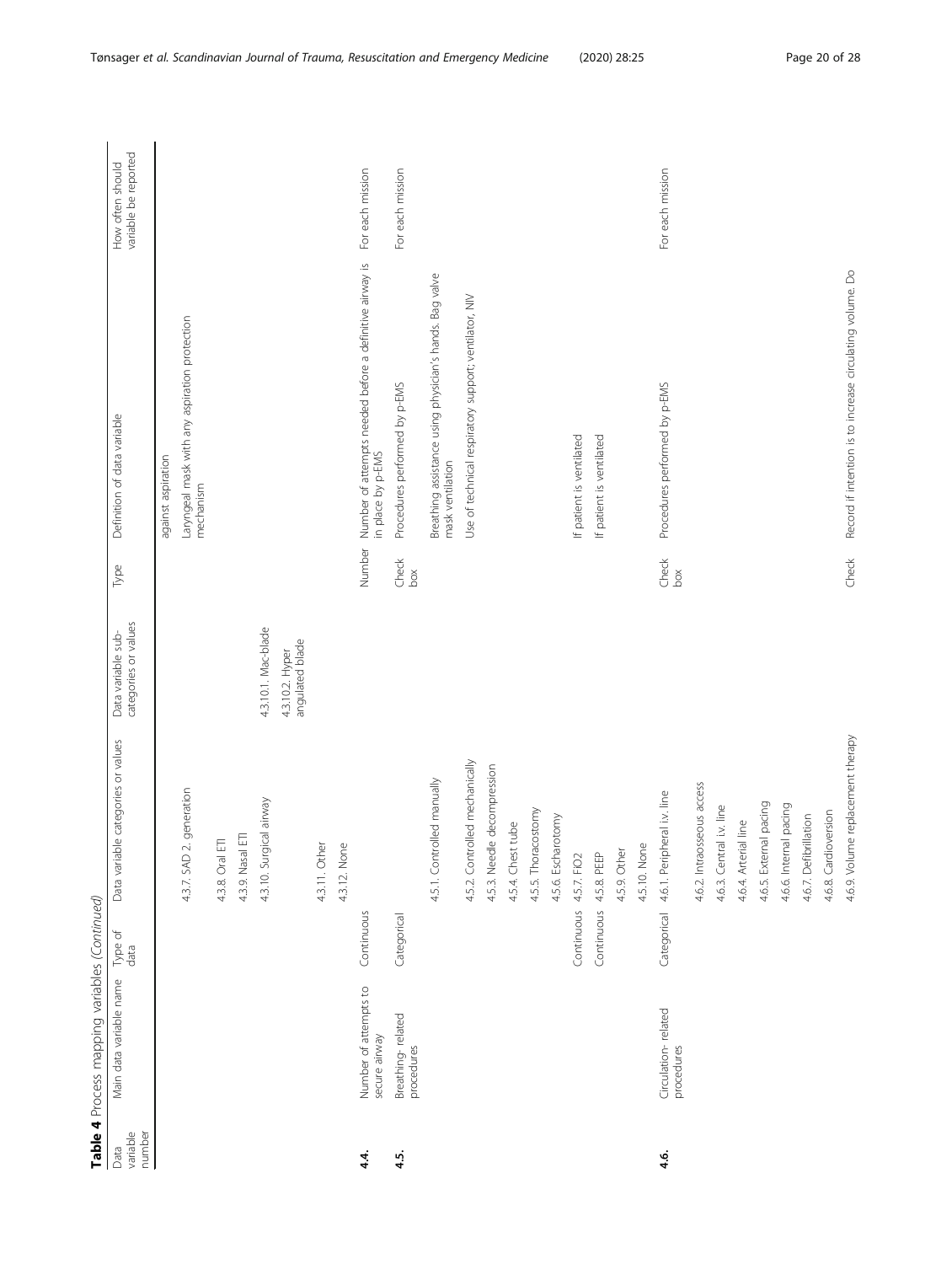|                            | Table 4 Process mapping variables (Continued) |                 |                                                    |                                                 |                                                                           |                                                |                                          |
|----------------------------|-----------------------------------------------|-----------------|----------------------------------------------------|-------------------------------------------------|---------------------------------------------------------------------------|------------------------------------------------|------------------------------------------|
| variable<br>number<br>Data | Main data variable name                       | Type of<br>data | Data variable categories or values                 | categories or values<br>Data variable sub-      | Type                                                                      | Definition of data variable                    | variable be reported<br>How often should |
|                            |                                               |                 | administered<br>(infusions)                        |                                                 | $_{\rm{box}}$                                                             | not record if intention is to "keep-line-open" |                                          |
|                            |                                               |                 |                                                    | 4.6.9.1. Colloids                               |                                                                           |                                                |                                          |
|                            |                                               |                 |                                                    | 4.6.9.2. Crystalloids                           |                                                                           |                                                |                                          |
|                            |                                               |                 |                                                    | 4.6.9.3. Blood products                         |                                                                           |                                                |                                          |
|                            |                                               |                 | 4.6.10. Blood products administered                | 4.6.10.1. Whole blood                           | $\begin{array}{c}\n\text{Check} \\ \text{box} \\ \text{box}\n\end{array}$ |                                                |                                          |
|                            |                                               |                 |                                                    | 4.6.10.2. PRBC                                  |                                                                           |                                                |                                          |
|                            |                                               |                 |                                                    | 4.6.10.3. Liquid plasma<br>/fresh frozen plasma |                                                                           |                                                |                                          |
|                            |                                               |                 |                                                    | 4.6.10.4. Lyoplas                               |                                                                           |                                                |                                          |
|                            |                                               |                 |                                                    | 4.6.10.5. Other                                 |                                                                           |                                                |                                          |
|                            |                                               |                 | Continuous 4.6.11. Amount of fluid<br>administered |                                                 |                                                                           | Number Millilitres given by p-EMS              |                                          |
|                            |                                               | Categorical     | 4.6.12. Haemostatic dressing                       | 4.6.12.1. Pressure<br>bandage                   | $\begin{array}{l} {\rm Check} \\ {\rm box} \end{array}$                   |                                                |                                          |
|                            |                                               |                 |                                                    | 4.6.12.2. Packing of                            |                                                                           |                                                |                                          |
|                            |                                               |                 |                                                    | wound                                           |                                                                           |                                                |                                          |
|                            |                                               |                 |                                                    | 4.6.12.3. Tourniquet                            |                                                                           |                                                |                                          |
|                            |                                               |                 |                                                    | 4.6.12.4. Pelvic binder                         |                                                                           |                                                |                                          |
|                            |                                               |                 | 4.6.13. Pericardiocentesis                         |                                                 |                                                                           |                                                |                                          |
|                            |                                               |                 | 4.6.14. Manual chest compressions                  |                                                 |                                                                           |                                                |                                          |
|                            |                                               |                 | 4.6.15. Mechanical chest<br>compressions           |                                                 |                                                                           |                                                |                                          |
|                            |                                               |                 | 4.6.16. Thoracotomy                                | 4.6.16.1. Lateral                               |                                                                           |                                                |                                          |
|                            |                                               |                 |                                                    | 4.6.16.2. Clamshell                             |                                                                           |                                                |                                          |
|                            |                                               |                 | 4.6.17. EVR                                        |                                                 |                                                                           | REBOA or other type of EVR                     |                                          |
|                            |                                               |                 | 4.6.18. IABP                                       |                                                 |                                                                           |                                                |                                          |
|                            |                                               |                 | 4.6.19. Other                                      |                                                 |                                                                           |                                                |                                          |
|                            |                                               |                 | 4.6.20. None                                       |                                                 |                                                                           |                                                |                                          |
| 4.7.                       | Disability-related<br>procedures              |                 | Categorical 4.7.1. Fracture reduction              |                                                 | $\begin{array}{l} {\rm Check} \\ {\rm box} \end{array}$                   | Procedures performed by p-EMS                  | For each mission                         |
|                            |                                               |                 | 4.7.2. Fracture splinting                          |                                                 |                                                                           |                                                |                                          |
|                            |                                               |                 | 4.7.3. Spinal immobilization                       |                                                 |                                                                           |                                                |                                          |
|                            |                                               |                 | 4.7.4. Spinal protection                           |                                                 |                                                                           |                                                |                                          |
|                            |                                               |                 | 4.7.5. Therapeutic hypothermia                     |                                                 |                                                                           |                                                |                                          |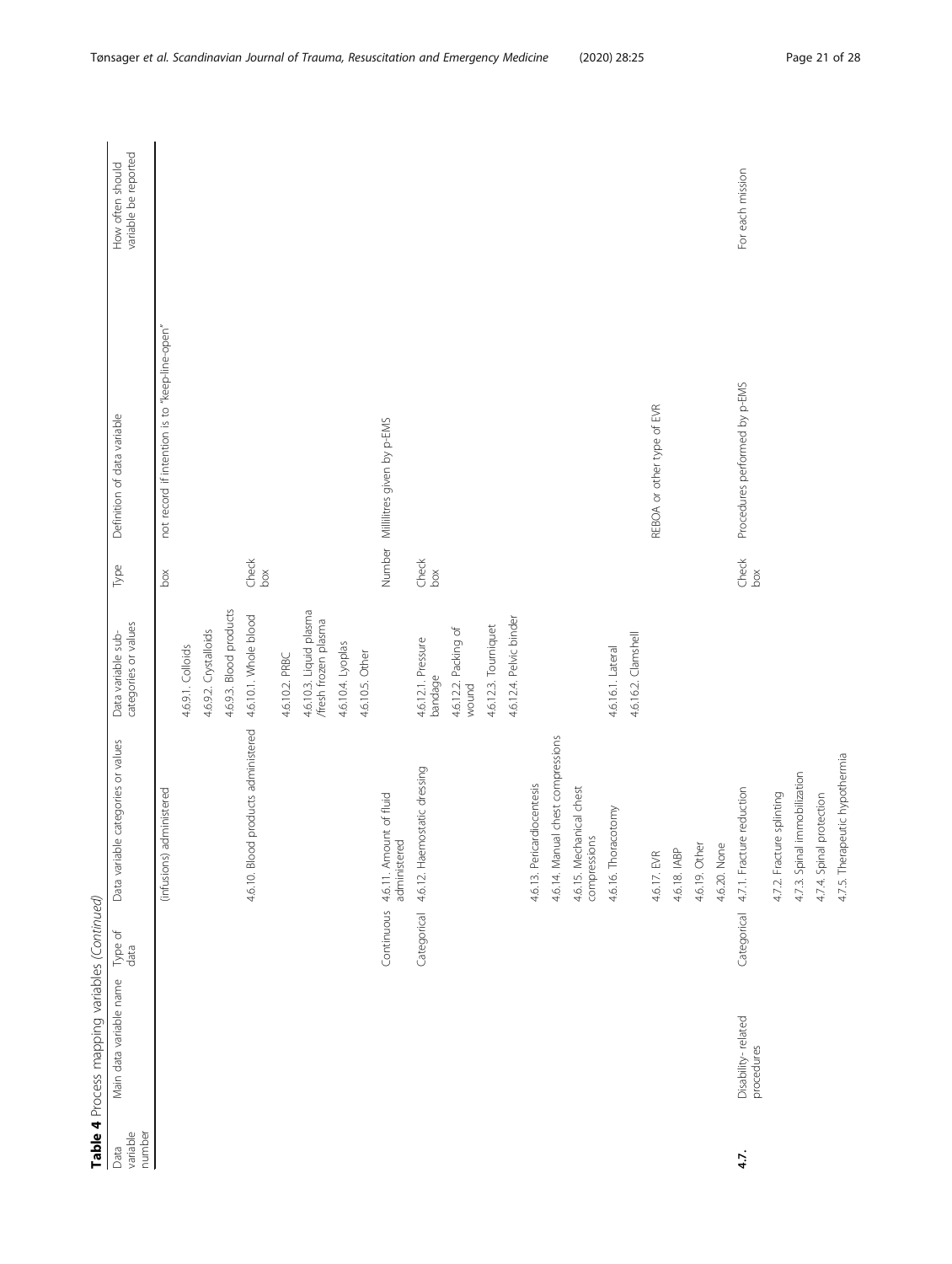|                            | Table 4 Process mapping variables (Continued) |                 |                                                                   |                                            |                                                         |                                          |                                          |
|----------------------------|-----------------------------------------------|-----------------|-------------------------------------------------------------------|--------------------------------------------|---------------------------------------------------------|------------------------------------------|------------------------------------------|
| variable<br>number<br>Data | Main data variable name                       | Type of<br>data | Data variable categories or values                                | categories or values<br>Data variable sub- | Type                                                    | Definition of data variable              | variable be reported<br>How often should |
|                            |                                               |                 | 4.7.6. Thermal protection                                         |                                            |                                                         |                                          |                                          |
|                            |                                               |                 | 4.7.7. Amputation                                                 |                                            |                                                         |                                          |                                          |
|                            |                                               |                 | 4.7.8. Other                                                      |                                            |                                                         |                                          |                                          |
| 4.8.                       | Other procedures                              | Categorical     | 4.8.1. General anaesthesia                                        |                                            | $\begin{array}{c} {\rm Check} \\ {\rm box} \end{array}$ | Procedures performed by p-EMS            | For each mission                         |
|                            |                                               |                 | 4.8.2. Sedation                                                   |                                            |                                                         |                                          |                                          |
|                            |                                               |                 | 4.8.3. Regional anaesthesia                                       |                                            |                                                         |                                          |                                          |
|                            |                                               |                 | 4.8.4. Incubator                                                  |                                            |                                                         |                                          |                                          |
|                            |                                               |                 | 4.8.5. NO given                                                   |                                            |                                                         |                                          |                                          |
|                            |                                               |                 | 4.8.6. ECMO                                                       |                                            |                                                         |                                          |                                          |
|                            |                                               |                 | 4.8.7. Resuscitative caesarean<br>delivery/perimortem hysterotomy |                                            |                                                         |                                          |                                          |
|                            |                                               |                 | 4.8.8. Other                                                      |                                            |                                                         |                                          |                                          |
|                            |                                               |                 | 4.8.9. None                                                       |                                            |                                                         |                                          |                                          |
| 4.9.                       | administered<br>Medications                   | Categorical     | 4.9.1. Opioids                                                    |                                            | $\begin{array}{l} {\rm Check} \\ {\rm box} \end{array}$ | Type of medication administered by p-EMS | For each mission                         |
|                            |                                               |                 | 4.9.2. Analgesics except opioids                                  |                                            |                                                         |                                          |                                          |
|                            |                                               |                 | 4.9.3. Anaesthetics                                               |                                            |                                                         |                                          |                                          |
|                            |                                               |                 | 4.9.4. Antiarrhythmics                                            |                                            |                                                         |                                          |                                          |
|                            |                                               |                 | 4.9.5. Antibiotics                                                |                                            |                                                         |                                          |                                          |
|                            |                                               |                 | 4.9.6. Antidotes                                                  |                                            |                                                         |                                          |                                          |
|                            |                                               |                 | 4.9.7. Antiemetics                                                |                                            |                                                         |                                          |                                          |
|                            |                                               |                 | 4.9.8. Antiepileptic                                              |                                            |                                                         |                                          |                                          |
|                            |                                               |                 | 4.9.9. Antihypertensive                                           |                                            |                                                         |                                          |                                          |
|                            |                                               |                 | 4.9.10. Bronchodilators                                           |                                            |                                                         |                                          |                                          |
|                            |                                               |                 | 4.9.11. Diuretic                                                  |                                            |                                                         |                                          |                                          |
|                            |                                               |                 | 4.9.12. Electrolytes                                              |                                            |                                                         |                                          |                                          |
|                            |                                               |                 | 4.9.13. Fluids (not for keep-line<br>open)                        |                                            |                                                         |                                          |                                          |
|                            |                                               |                 | 4.9.14. NMBA                                                      |                                            |                                                         |                                          |                                          |
|                            |                                               |                 | 4.9.15. Procoagulant                                              |                                            |                                                         |                                          |                                          |
|                            |                                               |                 | 4.9.16. Fibrinolytic                                              |                                            |                                                         |                                          |                                          |
|                            |                                               |                 | 4.9.17. Sedatives                                                 |                                            |                                                         |                                          |                                          |
|                            |                                               |                 | 4.9.18. Steroids                                                  |                                            |                                                         |                                          |                                          |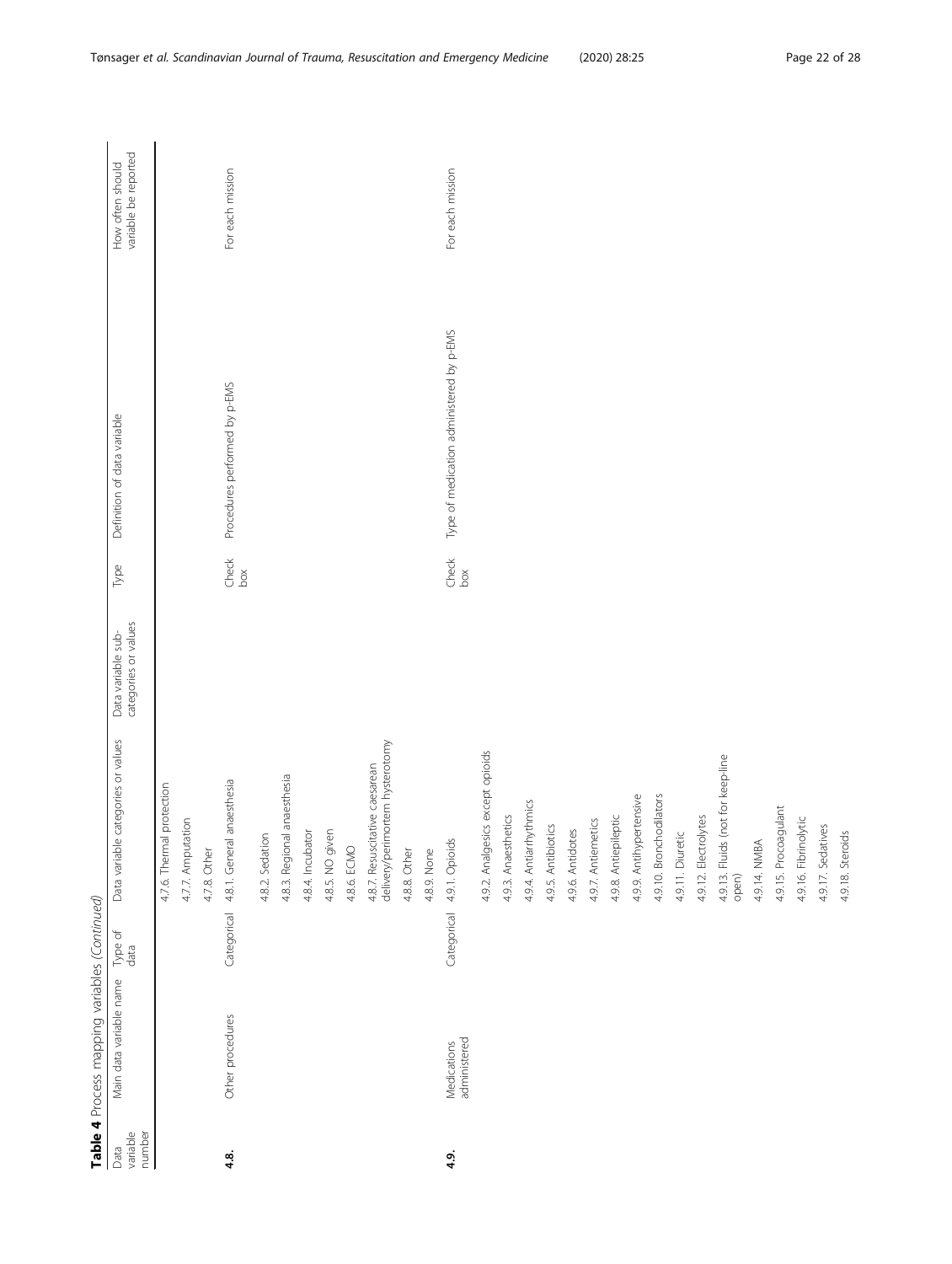| variable<br>number<br>Data | Table 4 Process mapping variables (Continued)   | data | Main data variable name Type of Data variable categories or values Data variable sub-<br>4.9.21. Tranexamic acid<br>4.9.19. Thrombolytics<br>4.9.20. Vasoactive<br>4.9.22. Other | categories or values |                                | Type Definition of data variable                                                                                     | variable be reported<br>How often should |
|----------------------------|-------------------------------------------------|------|----------------------------------------------------------------------------------------------------------------------------------------------------------------------------------|----------------------|--------------------------------|----------------------------------------------------------------------------------------------------------------------|------------------------------------------|
| 4.10.                      | Hospital pre-alert done Categorical 4.10.1. Yes |      | 4.9.23. None<br>4.10.2. No                                                                                                                                                       |                      | <b>Bullet</b><br>$\frac{1}{2}$ | Physician has informed receiving hospital of patient state For each mission<br>before arriving at the emergency room |                                          |

SpO2 Peripheral capillary oxygen saturation, ErCO2 End-tidal carbon dioxide, ECG Electrocardiogram FAST- Focused assessment with sonography for trauma, p-EMS Physician-staffed emergency medical<br>services, POC Point of care, services, POC Point of care, MMBA Neuromuscular blocking agent, ETI Endotracheal Intubation, SAD Supraglottic airway device, NIV Non-invasive ventilation, FiO2 Fraction of inspired oxygen, PEEP Positive end-expiratory pressure, i.v intra venous, PRBC Packed red blood cells, REBOA Resuscitative endovascular balloon occlusion of the aorta, EVR Endovascular resuscitation, IABP Intra-aortic balloon pump, NO SpO2 Peripheral capillary oxygen saturation, EtCO2 End-tidal carbon dioxide, ECG Electrocardiogram FAST- Focused assessment with sonography for trauma, p-EMS Physician-staffed emergency medical Nitric oxide, ECMO Extracorporeal membrane oxygenation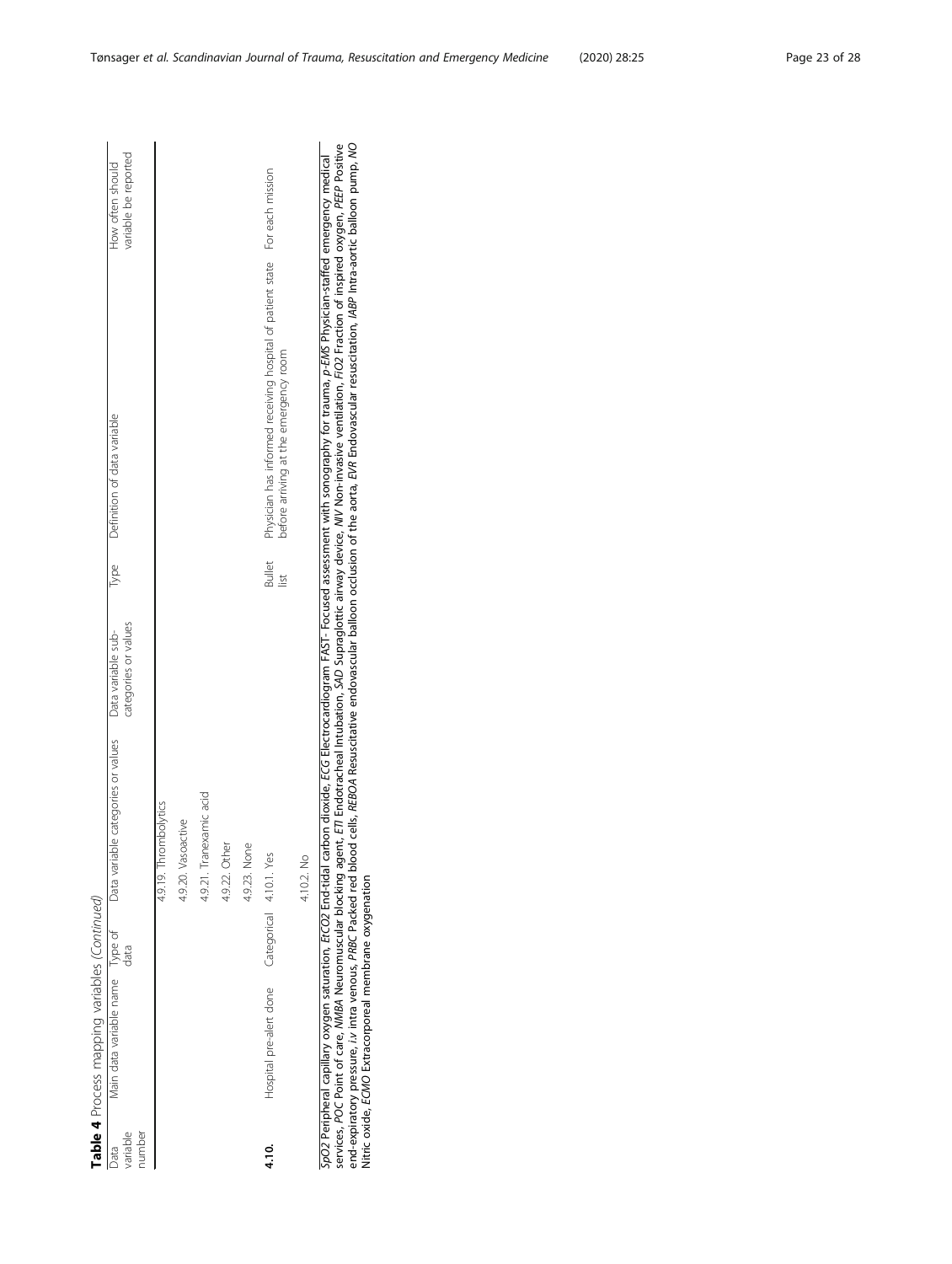<span id="page-23-0"></span>

|                            | Table 5 Mission outcome and quality indicators                    |                 |                                                                      |                                                                                                           |                                                         |                                                                                       |                                             |
|----------------------------|-------------------------------------------------------------------|-----------------|----------------------------------------------------------------------|-----------------------------------------------------------------------------------------------------------|---------------------------------------------------------|---------------------------------------------------------------------------------------|---------------------------------------------|
| number<br>variable<br>Data | Main data variable name                                           | Type of<br>data | Data variable categories or values                                   | Data variable sub-categories or values                                                                    | Type                                                    | Definition of data variable                                                           | should variable<br>be reported<br>How often |
|                            | 5. Mission outcome and quality indicators                         |                 |                                                                      |                                                                                                           |                                                         |                                                                                       |                                             |
| $\overline{51}$ .          | Mission outcome                                                   | Categorical     | 5.1.1. Patient left at scene                                         |                                                                                                           | $\begin{array}{l} {\rm Check} \\ {\rm box} \end{array}$ | Patient left by p-EMS at scene. If<br>necessary, taken to GP or other                 | For each<br>mission                         |
|                            |                                                                   |                 | 5.1.2. Patient taken to hospital, not escorted by p-<br>EMS          |                                                                                                           |                                                         | To hospital by EMS or other                                                           |                                             |
|                            |                                                                   |                 | 5.1.3. Patient taken to hospital, escorted by p-EMS                  |                                                                                                           |                                                         |                                                                                       |                                             |
|                            |                                                                   |                 | 5.1.4. Patient declared dead on arrival at hospital                  |                                                                                                           |                                                         |                                                                                       |                                             |
|                            |                                                                   |                 | 5.1.5. Patient declared dead at scene                                |                                                                                                           |                                                         |                                                                                       |                                             |
|                            |                                                                   |                 | 5.1.6. Discharged alive from scene                                   |                                                                                                           |                                                         | Patient is alive when leaving<br>scene                                                |                                             |
|                            |                                                                   |                 | 5.1.7. Transported to hospital in cardiac arrest<br>with ongoing CPR |                                                                                                           |                                                         |                                                                                       |                                             |
|                            |                                                                   |                 | 5.1.8. Patient alive at handover                                     |                                                                                                           |                                                         | hand over patient to hospital/<br>Patient is alive when p-EMS<br>GP/EMS unit or other |                                             |
|                            |                                                                   |                 | 5.1.9. Patient alive at discharge from hospital                      |                                                                                                           |                                                         |                                                                                       |                                             |
|                            |                                                                   |                 | 5.1.10. Patient alive at 30 days                                     |                                                                                                           |                                                         |                                                                                       |                                             |
| 5.2.                       | Was the patient's "post-p-<br>EMS" followed up and<br>registered? | Categorical     |                                                                      |                                                                                                           | Bullet<br>list                                          | 30-day outcome or outcome at<br>discharge from hospital                               | For each<br>mission                         |
|                            |                                                                   |                 | 5.2.1. Yes                                                           |                                                                                                           |                                                         |                                                                                       |                                             |
|                            |                                                                   |                 | 5.2.2. No                                                            |                                                                                                           |                                                         |                                                                                       |                                             |
|                            |                                                                   |                 | 5.2.3. Unknown                                                       |                                                                                                           |                                                         |                                                                                       |                                             |
| 53.                        | Intubation success                                                | Categorical     | 5.3.1. Yes, on first attempt                                         |                                                                                                           | <b>Bullet</b><br>$\overline{\underline{\mathsf{S}}}$    | Successful ETI by p-EMS                                                               | For each<br>mission                         |
|                            |                                                                   |                 | 5.3.2. Yes, after two or more attempts                               |                                                                                                           |                                                         |                                                                                       |                                             |
|                            |                                                                   |                 | 5.3.3. No                                                            |                                                                                                           |                                                         |                                                                                       |                                             |
| 5.4.                       | Complications to ETI                                              | Categorical     | 5.4.1. Yes                                                           | 5.4.1.1. SpO2 < 90% (at any time)                                                                         | $\begin{array}{l} {\rm Check} \\ {\rm box} \end{array}$ |                                                                                       | For each<br>mission                         |
|                            |                                                                   |                 |                                                                      | 5.4.1.2. Blood pressure below 90 (at<br>any time)                                                         |                                                         |                                                                                       |                                             |
|                            |                                                                   |                 |                                                                      | 5.4.1.3. If TBI: Blood pressure below<br>120 (at any time)                                                |                                                         |                                                                                       |                                             |
|                            |                                                                   |                 |                                                                      | 5.4.1.4. Blood pressure above 200 (at<br>any time)                                                        |                                                         |                                                                                       |                                             |
|                            |                                                                   |                 |                                                                      | 5.4.1. 5. Cardiac arrest or severe,<br>clinically significant bradycardia in<br>relation to the procedure |                                                         |                                                                                       |                                             |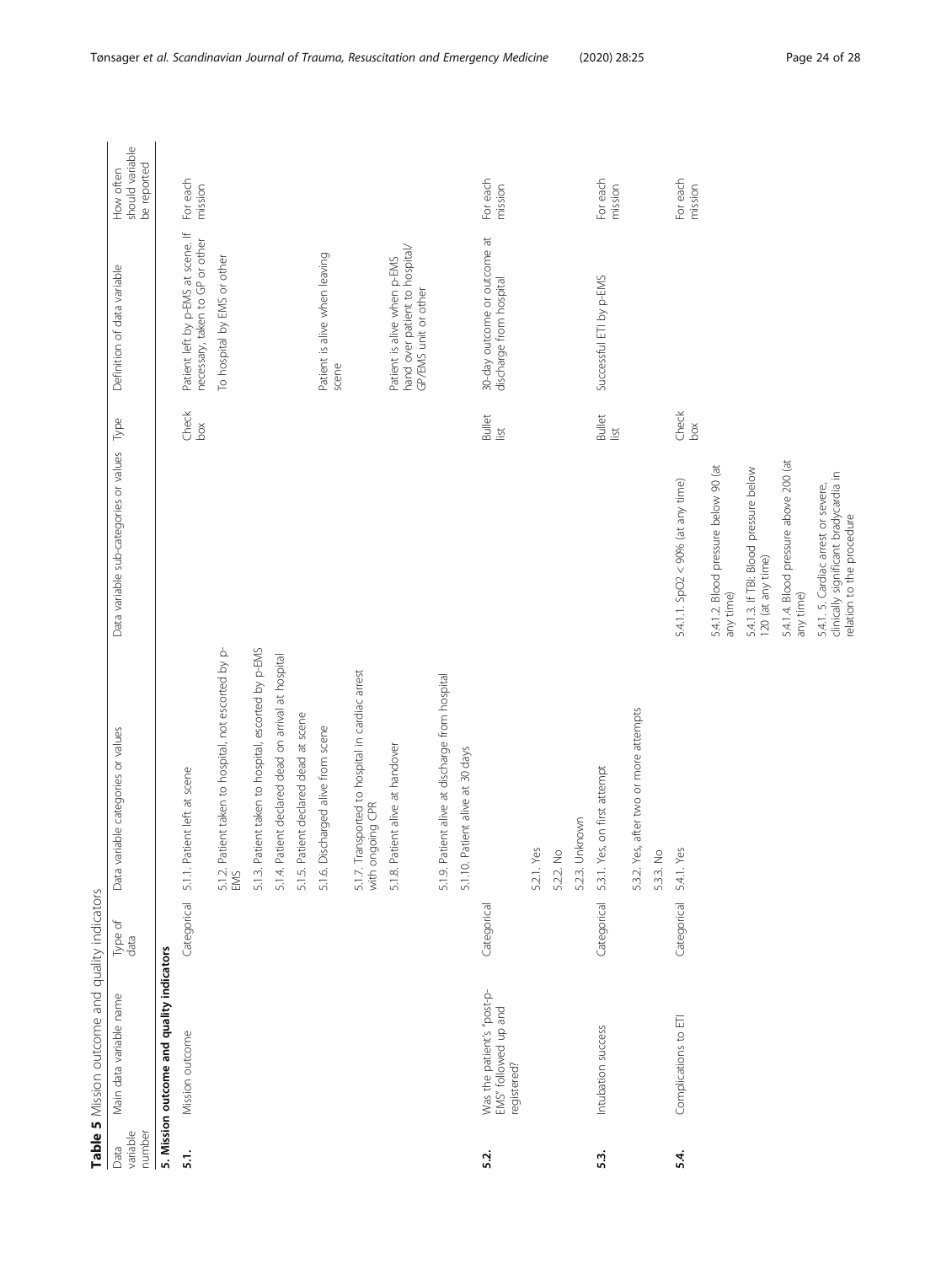|                            | Table 5 Mission outcome and quality indicators (Continued)                        |                 |                                                                                                                                                                                                                                                                                                                |                                        |                                                         |                                                       |                                             |
|----------------------------|-----------------------------------------------------------------------------------|-----------------|----------------------------------------------------------------------------------------------------------------------------------------------------------------------------------------------------------------------------------------------------------------------------------------------------------------|----------------------------------------|---------------------------------------------------------|-------------------------------------------------------|---------------------------------------------|
| variable<br>number<br>Data | Main data variable name                                                           | Type of<br>data | Data variable categories or values                                                                                                                                                                                                                                                                             | Data variable sub-categories or values | Type                                                    | Definition of data variable                           | should variable<br>be reported<br>How often |
|                            |                                                                                   |                 | 5.4.2. No                                                                                                                                                                                                                                                                                                      |                                        |                                                         | No complications to ETI                               |                                             |
| 55.                        | Patient with MI                                                                   | Categorical     | 5.5.1. Transferred to PCI centre?                                                                                                                                                                                                                                                                              | 5.5.1.1. Yes                           | <b>Bullet</b><br>list                                   | Patient meets criteria for<br>myocardial infarction   | For each<br>mission                         |
|                            |                                                                                   |                 |                                                                                                                                                                                                                                                                                                                | 5.5.1.2. No                            |                                                         |                                                       |                                             |
|                            |                                                                                   |                 | 5.5.2. On-scene time                                                                                                                                                                                                                                                                                           |                                        | Number                                                  |                                                       |                                             |
| .6<br>5.6                  | Stroke patients                                                                   | Categorical     | 5.6.1. Transferred to a stroke centre?                                                                                                                                                                                                                                                                         | 5.6.1.1 Yes                            | <b>Bullet</b><br>$\frac{1}{2}$                          | All patients considered as<br>having stroke by p-EMS  | For each<br>mission                         |
|                            |                                                                                   |                 |                                                                                                                                                                                                                                                                                                                | 5.6.1.2 No                             |                                                         |                                                       |                                             |
|                            |                                                                                   | Continuous      | 5.6.2. On-scene time                                                                                                                                                                                                                                                                                           |                                        | Number                                                  |                                                       |                                             |
| 5.7.                       | Cardiac arrest patients                                                           | Categorical     | 5.7.1. Did patient achieve ROSC for more than 5<br>$\frac{1}{2}$                                                                                                                                                                                                                                               | 5.7.1.1. Yes                           | <b>Bullet</b><br>list                                   | Patients with cardiac arrest                          | For each<br>mission                         |
|                            |                                                                                   |                 |                                                                                                                                                                                                                                                                                                                | 5.7.1.2. No                            |                                                         |                                                       |                                             |
|                            |                                                                                   | Categorical     | ROSC: patient transferred to a PCI centre?<br>$5.7.2$ . If                                                                                                                                                                                                                                                     | 5.7.2.1. Yes                           | <b>Bullet</b><br>list                                   |                                                       |                                             |
|                            |                                                                                   |                 |                                                                                                                                                                                                                                                                                                                | 5.7.2.2. No                            |                                                         |                                                       |                                             |
| 5.8.                       | Pain                                                                              | Categorical     | 5.8.1. Was the patient's pain VAS score reduced<br>below 4?                                                                                                                                                                                                                                                    | 5.8.1.1. Yes                           | <b>Bullet</b><br>list                                   |                                                       | For each<br>mission                         |
|                            |                                                                                   |                 |                                                                                                                                                                                                                                                                                                                | 5.8.1.2. No                            |                                                         |                                                       |                                             |
|                            |                                                                                   |                 |                                                                                                                                                                                                                                                                                                                | 5.8.1.3. Unknown                       |                                                         |                                                       |                                             |
|                            |                                                                                   |                 | 5.8.2. Did the prehospital treatment reduce pain<br>or otherwise control/improve the subjective<br>symptoms and well-being?                                                                                                                                                                                    | 5.8.2.1. Yes                           |                                                         | As defined by attending p-EMS                         |                                             |
|                            |                                                                                   |                 |                                                                                                                                                                                                                                                                                                                | 5.8.2.2. No                            |                                                         |                                                       |                                             |
|                            |                                                                                   |                 |                                                                                                                                                                                                                                                                                                                | 5.8.2.3. Unknown                       |                                                         |                                                       |                                             |
| 5.9.                       | stabilize the vital functions?<br>interventions improve or<br>Did the prehospital | Categorical     | E<br>5.9.1. Y                                                                                                                                                                                                                                                                                                  |                                        | <b>Bullet</b><br>list                                   | As defined by attending p-EMS                         | For each<br>mission                         |
|                            |                                                                                   |                 | 5.9.2. No                                                                                                                                                                                                                                                                                                      |                                        |                                                         |                                                       |                                             |
|                            |                                                                                   |                 | 5.9.3. Unknown                                                                                                                                                                                                                                                                                                 |                                        |                                                         |                                                       |                                             |
| 5.10.                      | Adverse events during<br>mission                                                  | Categorical     | Adverse operational events<br>5.10.1.                                                                                                                                                                                                                                                                          |                                        | $\begin{array}{l} {\rm Check} \\ {\rm box} \end{array}$ | Missing material or teamwork<br>issues during mission | For each<br>mission                         |
|                            |                                                                                   |                 | Adverse medical events<br>5.10.2.                                                                                                                                                                                                                                                                              |                                        |                                                         | Any adverse medical events<br>during mission          |                                             |
|                            | infarction, ROSC Return of spontaneous circulation, VAS Visual analogue scale     |                 | CPR Cardiopulmonary resuscitation, ETI Endotracheal intubation, SpO2 Peripheral capillary oxygen saturation, TBI Traumatic brain injury, PCI Percutaneous coronary intervention, MI Myocardial<br>EMS Emergency medical services, p-EMS physician-staffed emergency medical services, GP General practitioner, |                                        |                                                         |                                                       |                                             |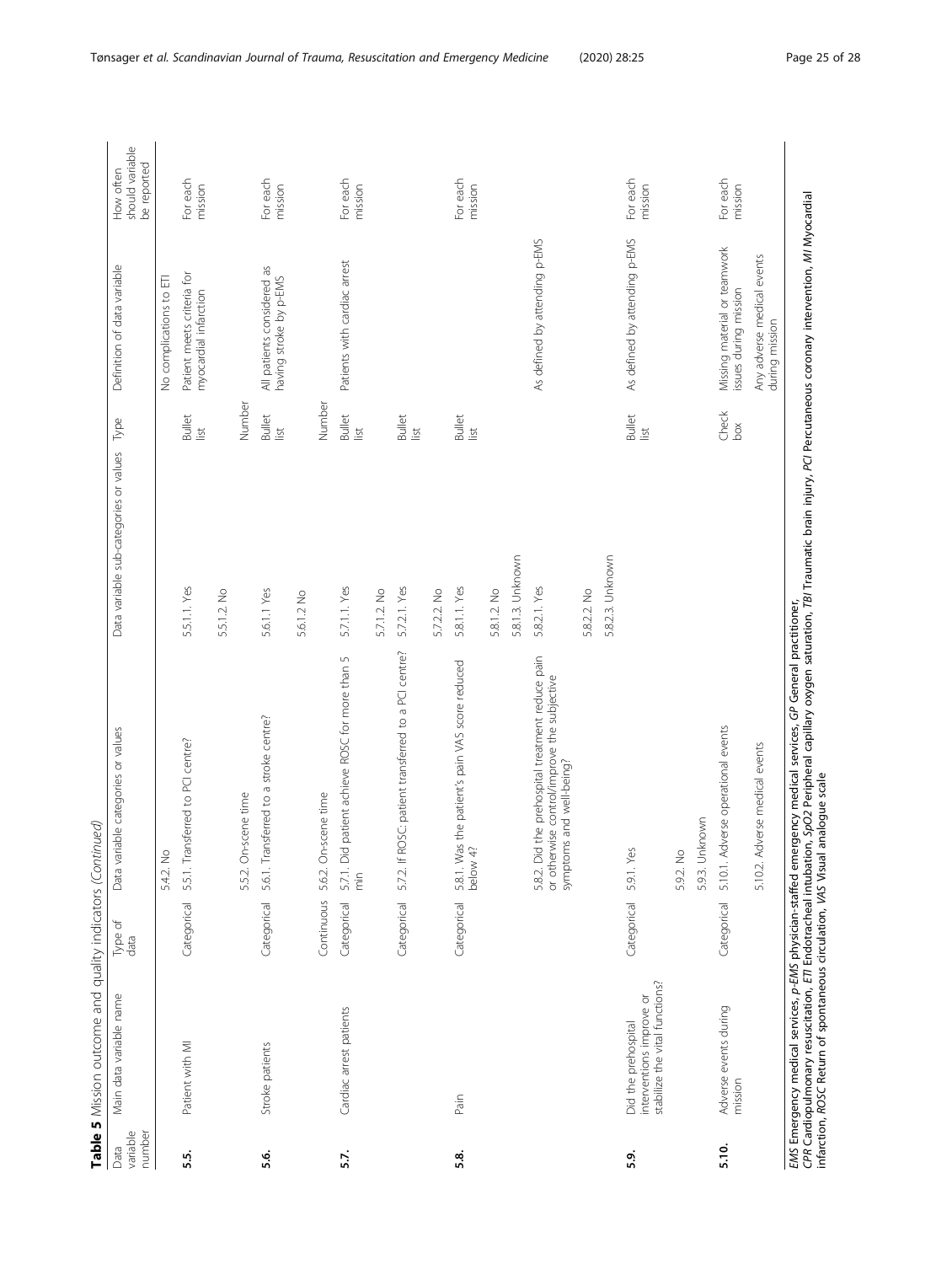The experts recommend an event-specific long-term outcome measure to be included on a regular basis. The feasibility of capturing this variable as part of a standardized documentation in the p-EMS population remains to be determined.

# General discussion

Several consensus-based templates for reporting in EMS and p-EMS have been created (e.g., trauma, airway handling and cardiac arrest) [\[14](#page-27-0), [15](#page-27-0), [26,](#page-27-0) [36](#page-27-0)], and studies have proven that data collection according to such templates are feasible [[12,](#page-27-0) [16](#page-27-0), [37\]](#page-27-0). However, to increase the relevance of templates, variables should be coordinated. Of 26 variables in the template on quality indicators in p-EMS [[35\]](#page-27-0), five are identical to variables in the current template, six can easily be calculated and three are partially similar. Thus, little extra effort is required to document according to both templates. We believe that the coordination of variables and linking of templates will add value by reducing workload and increasing data capture, thereby facilitating future p-EMS research.

P-EMS are constantly developing, with new diagnostic and therapeutic options available, e.g. pre-hospital blood products, Tranexamic acid, extracorporeal membrane oxygenation (ECMO), thoracotomy and endovascular resuscitation on-scene. To capture these important trends, templates need to be updated regularly. Additionally, the variables shown to be not feasible to document should either be changed or removed. Physiological variables are often reported to be the most often missing variables [[38](#page-27-0), [39](#page-27-0)]. In the original template we found the feasibility of collecting physiological data to be good [\[16\]](#page-27-0), and these variables were not substantially changed in the updated template. Thus, we expect feasibility to be good for physiological variables in the updated template as well.

To be able to compare outcomes, data must be unambiguously defined  $[26]$  $[26]$ . A data dictionary with precise definitions will be created for the present template. Furthermore, when implementing the template, it is important to ensure that all requested data are collected. Each service is free to choose whatever supplementary variables it wants, but all core variables should be captured by default, thereby facilitating future research.

Physician-staffed services are more expensive compared to ordinary EMS services making it a limited resource. This emphasize our obligation to use the service for the right patients. Therefore, we continually should strive to identify patients where p-EMS has an additional effect.

To provide a tool for collection of high-quality data is only a first step towards the improvement of p-EMS research. The next step is implementation, which is pivotal for template success. Aiming to increase awareness of the template, we invited experts from all over Europe to participate in its development. We believe this may facilitate implementation. Furthermore, to increase the implementation rate of the template, targeted efforts, such as involvement of stakeholders and highlighting the possibilities which lies within template data research, must be initiated.

Registries (e.g. for trauma and cardiac arrest) have facilitated a large amount of research [\[14](#page-27-0), [40,](#page-27-0) [41](#page-27-0)]. In p-EMS there is currently no joint register and each national service manages its own data. Furthermore, data are often registered on paper and later converted to digital format. Automated data capture from monitors and updated digitized data catchment tools could allow for complete template data to be imported directly into a common registry. This would provide a substantial opportunity for joint research. If such a registry could also link template data to outcomes and standardized coding systems for process and outcome issues, we may be able to assess e.g. for which patients p-EMS are useful, which procedures should be performed out-of-hospital and which procedures should not. However, the ethical and legal requirements of data sharing for research purposes (e.g. General Data Protection Regulation (GDPR)) must be taken into account and a substantial work to adhere to the current regulations are needed to succeed.

In the present study, we applied a Delphi method. This approach is in contrast with the Nominal Group Technique (NGT) that was used in the development of the original template. The classic Delphi method applies questionnaires with e-mails whereas the NGT involves a physical meeting with experts to reach a consensus [[42](#page-27-0)]. The methods can also be combined into a modified NGT that starts with a Delphi process and ends with a physical meeting as a final step before consensus. Because this is an update of an existing template, we considered a physical meeting to be unnecessary. Furthermore, we wanted to ensure anonymity of the experts to prevent authors from favouring certain responses.

Reaching agreement is fundamental in Delphi studies, but a commonly accepted definition of consensus is absent [\[43](#page-27-0)]. In the present study we defined consensus as variables rated  $\geq 4$  (on a scale from 1 to 5) by > 70% of experts. We consider this a transparent and systematic method for reaching a consensus.

## Limitations

The recruitment of experts is prone to selection bias. For recruitment we used a set of predefined criteria and recruited experts from the EUPHOREA network consisting of representatives from p-EMS throughout central Europe, UK and Scandinavia. The low number of participants (9–11 physicians) may have introduced a selection bias. However, we managed to recruit a representative cohort of p-EMS physicians representing a broad range of European p-EMS. The physician-staffed services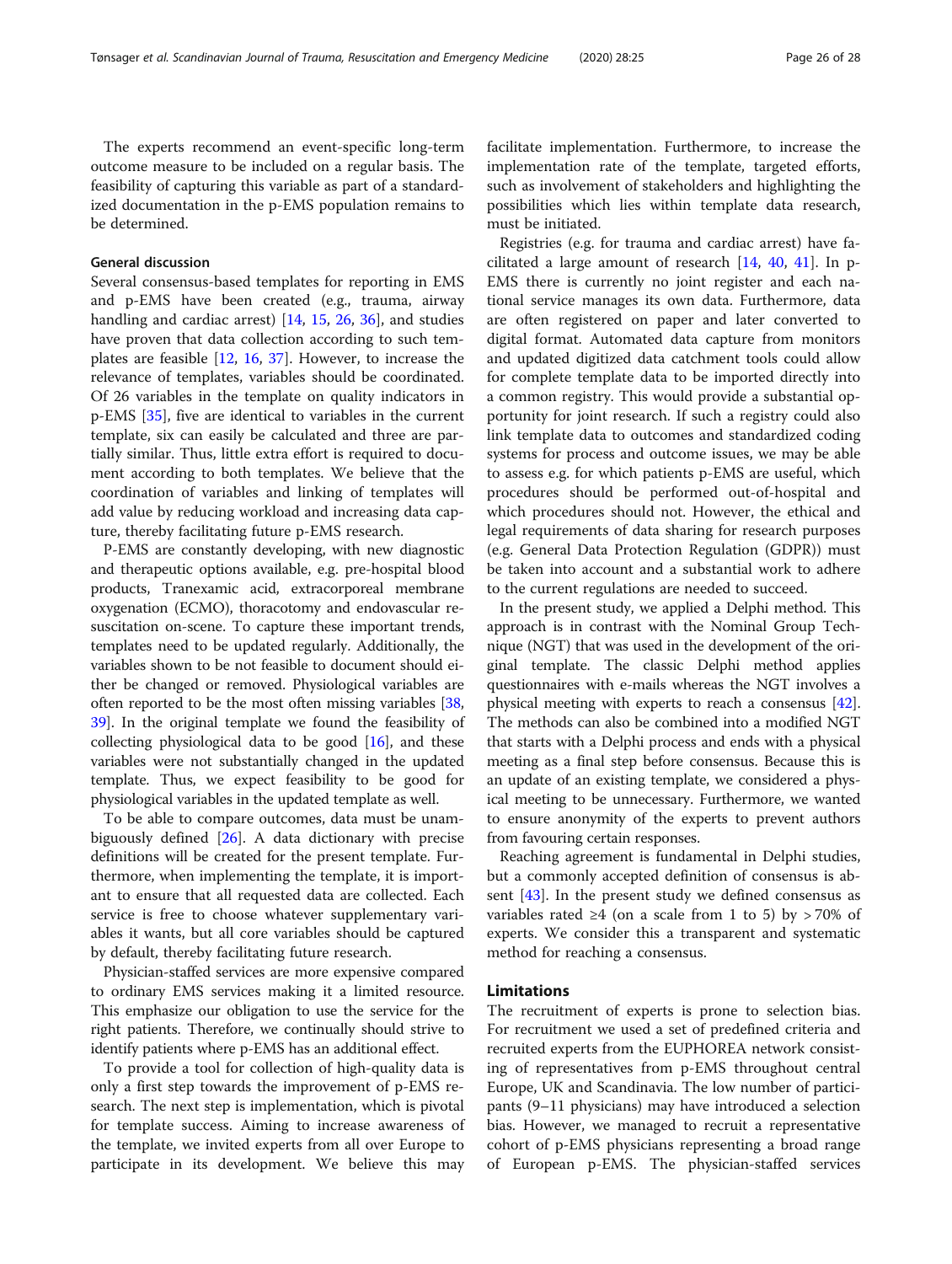<span id="page-26-0"></span>represented in the expert group are amongst the most active services in Europe and we believe this ensures generalizability of the results and that the effect of potential selection bias is minimized. By keeping proposals anonymous, we have avoided the effect of favouring proposals from certain experts.

# Conclusions

Using a Delphi method, we have updated and revised the template for reporting in p-EMS. We recommend implementing the dataset for standard reporting in p-EMS.

#### Abbreviations

AF: Atrial fibrillation; AFL: Atrial flutter; ASA-PS: The American Society of Anesthesiologists Physical Status; AV-block: Atrioventricular block; CO2: Carbon dioxide; CPR: Cardiopulmonary resuscitation; DASH1a: Definitive airway sans hypoxia/hypotension on first attempt; ECG: Electrocardiogram; ECMO: Extracorporeal membrane oxygenation; EMCC: Emergency medical communication centre; EMS: Emergency medical services; EtCO2: End-tidal carbon dioxide; ETI: Endotracheal Intubation; EUPHOREA: The European Prehospital Research Alliance; EVR: Endovascular resuscitation; FAST: Focused assessment with sonography for trauma; FiO2: Fraction of inspired oxygen; GCS: Glasgow coma score; GP: General practitioner; I.v.: Intra venous; IABP: Intra-aortic balloon pump; MI: Myocardial infarction; NAAF: Norwegian Air Ambulance Foundation; NACA score: National Advisory Committee for Aeronautics score; NGT: Nominal group technique; NIV: Non-invasive ventilation; NMBA: Neuromuscular blocking agent; NO: Nitric oxide; PCI: Percutaneous coronary intervention; PEA: Pulseless electrical activity; PEEP: Positive end-expiratory pressure; P-EMS: Physician-staffed emergency medical services; POC: Point of care; PRBC: Packed red blood cells; REBOA: Resuscitative endovascular balloon occlusion of the aorta; ROSC: Return of spontaneous circulation; SAD: Supraglottic airway device; SaO2: Arterial oxygen saturation; SAR: Search and rescue; SBP: Systolic blood pressure; SpO2: Peripheral capillary oxygen saturation; SRQR: the Standards for Reporting Qualitative Research; SVES: Supraventricular extrasystole; TBI: Traumatic brain injury; VAS: Visual analogue scale; VESmono: Ventricular extrasystole, monomorphic; VESpoly: Ventricular extrasystole, polymorphic; VF: Ventricular fibrillation; VT: Ventricular tachycardia

#### Acknowledgements

The authors would like to thank Kirsti Strømmen Holm for the excellent help with communication with the experts and anonymizing the answers. We also thank the donors of the Norwegian Air Ambulance Foundation who by their contributions funded this study and made this project possible. We are sincerely grateful for the contributions from the p-EMS Template Collaborating Group who made this study possible.

The P-EMS Template Collaborating Group: Bjørn Hossfeld (Germany), Ivo Breitenmoser (Switzerland), Mohyudin Dingle (UK), Attila Eröss (Hungary), Francisco Gallego (Spain), Peter Hilbert-Carius (Germany), Jo Kramer-Johansen (Norway), Jouni Kurola (Finland), Leif Rognås (Denmark), Patrick Schober (The Netherlands) and Ákos Soti (Hungary).

#### Authors' contributions

All authors (KT, AJK, KGR and MR) conceived the idea and participated in designing the study. KT analysed the data, AJK, KGR and MR supervised the analysis. All the collaborators participated in the Delphi process and all collaborators and all authors approved the final version of the template. All authors contributed to writing the manuscript and all authors have approved the final version of the manuscript.

#### Funding

The Norwegian Air Ambulance Foundation (NAAF) funded this project. However, the NAAF had no role in study design, data collection, analysis, writing or submitting to publication. The collaborators received no financial support for their participation in this study.

#### Availability of data and materials

The datasets used and/or analysed during the current study are available from the corresponding author on reasonable request.

#### Ethics approval and consent to participate

The Regional Ethics Committee (REK 2017/2498) considered the study protocol and concluded that no ethical approval was required. The Privacy Ombudsman (NSD 58762) considered the project not to include personal information, thereby exempting the duty of notification according to the European Union (EU) General Data Protection Regulation (GDPR).

#### Consent for publication

Not applicable.

#### Competing interests

The authors declare that they have no competing interests.

#### Author details

<sup>1</sup>Department of Research, The Norwegian Air Ambulance Foundation, Post box 414, Sentrum, N-0103, Oslo, Norway. <sup>2</sup>Department of Anaesthesiology and Intensive Care, Stavanger University Hospital, Stavanger, Norway. <sup>3</sup> Faculty of Health Sciences, University of Stavanger, Stavanger, Norway. 4 Department of Emergency Medicine and Pre-Hospital Services, St. Olavs Hospital, Trondheim, Norway. <sup>5</sup>Department of Anaesthesiology, Vestfold Hospital Trust, Tønsberg, Norway. <sup>6</sup>Norwegian Trauma Registry, Oslo University Hospital, Oslo, Norway. <sup>7</sup> Pre-hospital Division, Air Ambulance Department, Oslo University Hospital, Oslo, Norway.

#### Received: 16 January 2020 Accepted: 2 March 2020 Published online: 03 April 2020

#### References

- 1. Den Hartog D, Romeo J, Ringburg AN, Verhofstad MH, Van Lieshout EM. Survival benefit of physician-staffed helicopter emergency medical services (HEMS) assistance for severely injured patients. Injury. 2015;46:1281–6.
- 2. Andruszkow H, Lefering R, Frink M, Mommsen P, Zeckey C, Rahe K, Krettek C, Hildebrand F. Survival benefit of helicopter emergency medical services compared to ground emergency medical services in traumatized patients. Crit Care. 2013;17:R124.
- 3. Frankema SP, Ringburg AN, Steyerberg EW, Edwards MJ, Schipper IB, van Vugt AB. Beneficial effect of helicopter emergency medical services on survival of severely injured patients. Br J Surg. 2004;91:1520–6.
- 4. Giannakopoulos GF, Kolodzinskyi MN, Christiaans HM, Boer C, de Lange-de Klerk ES, Zuidema WP, Bloemers FW, Bakker FC. Helicopter emergency medical services save lives: outcome in a cohort of 1073 polytraumatized patients. Eur J Emerg Med. 2013;20:79–85.
- 5. Ringburg AN, Thomas SH, Steyerberg EW, van Lieshout EM, Patka P, Schipper IB. Lives saved by helicopter emergency medical services: an overview of literature. Air Med J. 2009;28:298–302.
- 6. Peters J, van Wageningen B, Hendriks I, Eijk R, Edwards M, Hoogerwerf N, Biert J. First-pass intubation success rate during rapid sequence induction of prehospital anaesthesia by physicians versus paramedics. Eur J Emerg Med. 2015;22:391–4.
- 7. Kruger AJ, Lockey D, Kurola J, Di Bartolomeo S, Castren M, Mikkelsen S, Lossius HM. A consensus-based template for documenting and reporting in physician-staffed pre-hospital services. Scand J Trauma Resusc Emerg Med. 2011;19:71.
- 8. Popal Z, Bossers SM, Terra M, Schober P, de Leeuw MA, Bloemers FW, Giannakopoulos GF. Effect of physician-staffed emergency medical services (P-EMS) on the outcome of patients with severe traumatic brain injury: a review of the literature. Prehosp Emerg Care. 2019;23:730–9.
- Fevang E, Lockey D, Thompson J, Lossius HM. The top five research priorities in physician-provided pre-hospital critical care: a consensus report from a European research collaboration. Scand J Trauma Resusc Emerg Med. 2011;19:57.
- 10. Engel DC, Mikocka-Walus A, Cameron PA, Maegele M. Pre-hospital and inhospital parameters and outcomes in patients with traumatic brain injury: a comparison between German and Australian trauma registries. Injury. 2010; 41:901–6.
- 11. Lossius HM, Kruger AJ, Ringdal KG, Sollid SJ, Lockey DJ. Developing templates for uniform data documentation and reporting in critical care